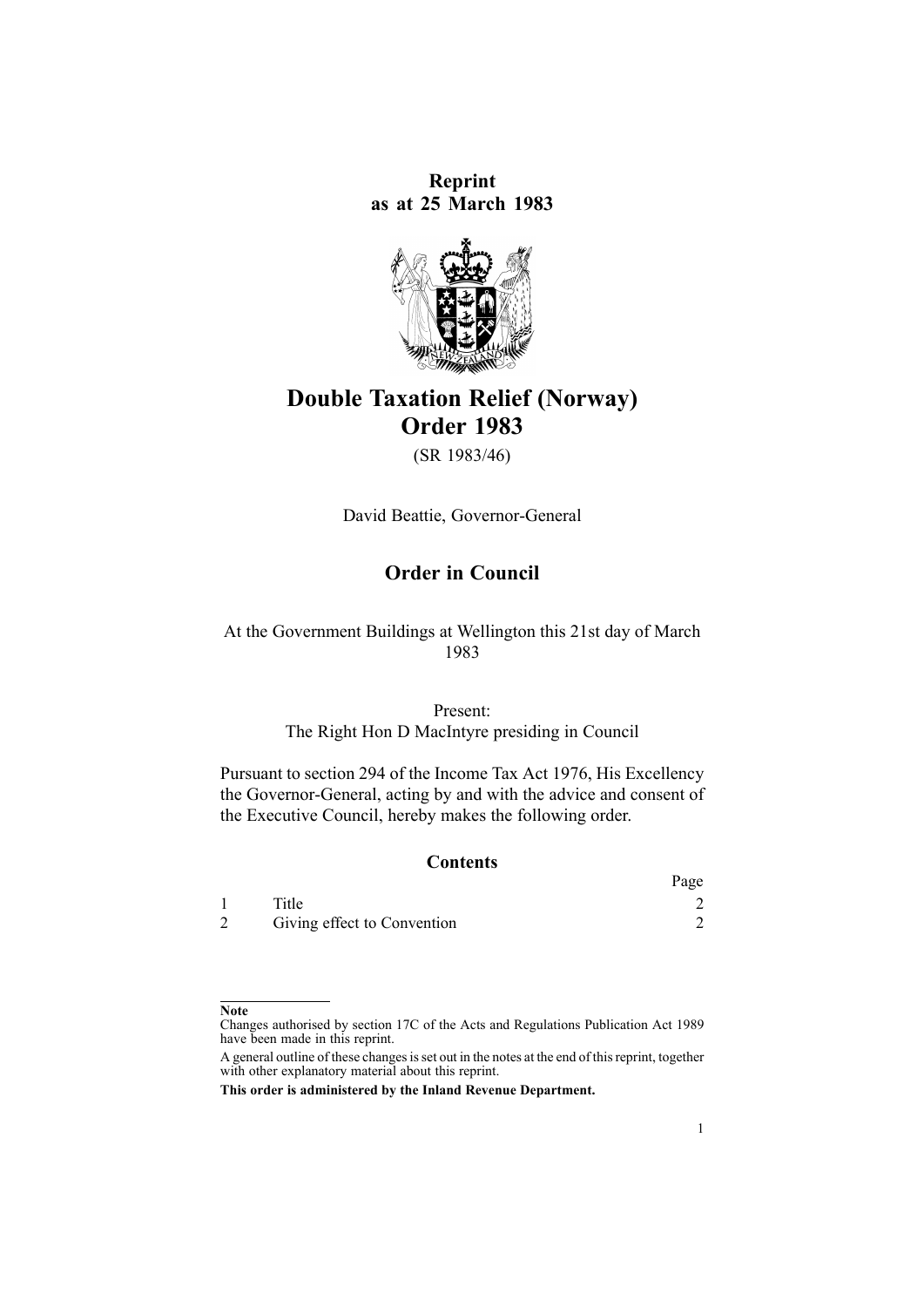### **[Schedule](#page-2-0)** [3](#page-2-0)

<span id="page-1-0"></span>**Convention between New Zealand and the [Kingdom](#page-2-0) of Norway for the [Avoidance](#page-2-0) of Double Taxation and the [Prevention](#page-2-0) of Fiscal Evasion with Respect to Taxes on Income and [Certain](#page-2-0) other Taxes**

### **Order**

### **1 Title**

This order may be cited as the Double Taxation Relief (Norway) Order 1983.

### **2 Giving effect to Convention**

It is hereby declared that the arrangements specified in the Convention set out in the Schedule, being arrangements that have been made with the Government of the Kingdom of Norway with <sup>a</sup> view to affording relief from double taxation in relation to income tax and excess retention tax imposed under the Income Tax Act 1976 and the taxes on income and capital imposed by the laws of the Kingdom of Norway, shall, in relation to income tax and excess retention tax imposed under that Act, and notwithstanding anything in that Act or any other enactment, have effect according to the tenor of the Convention.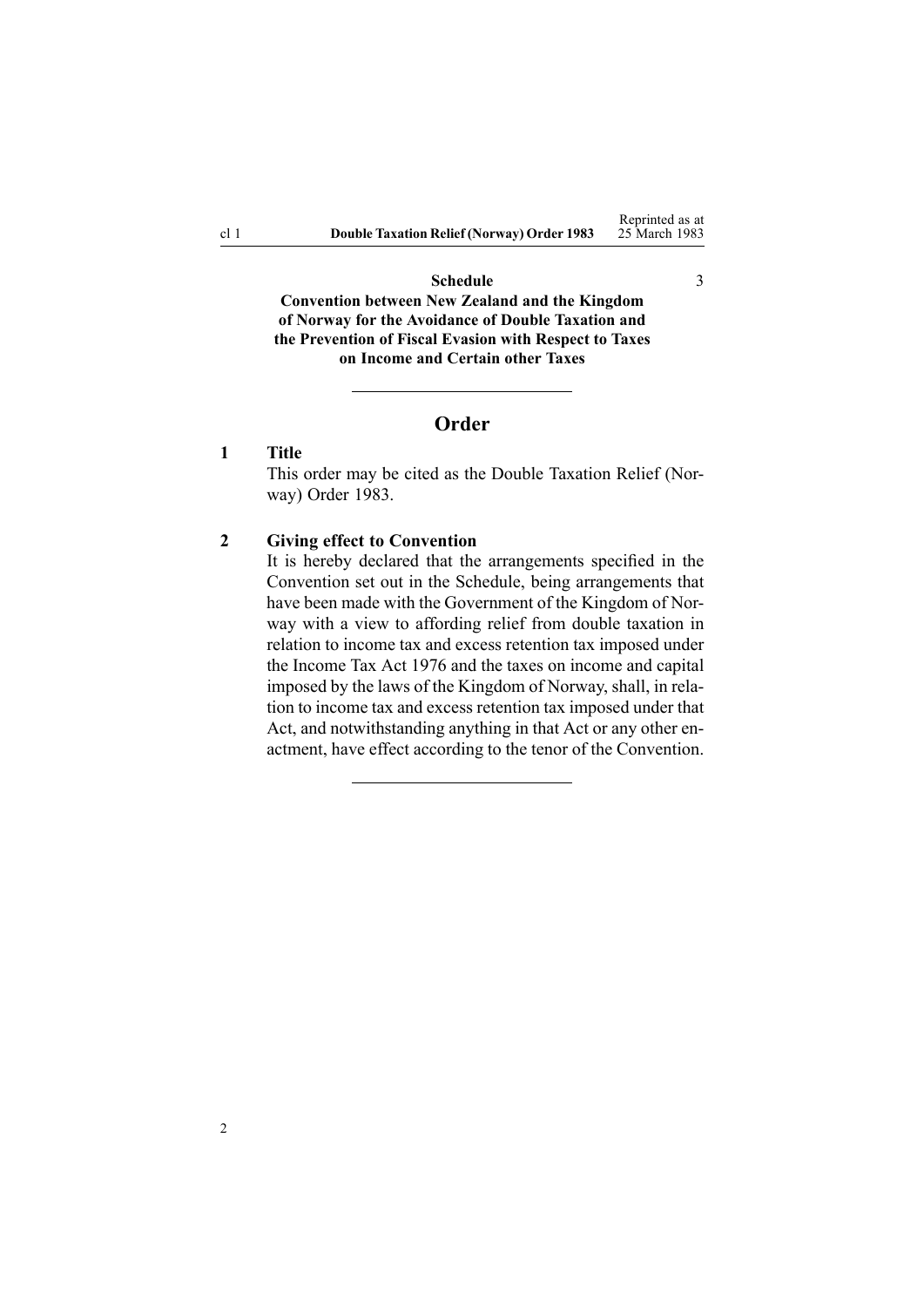### **Schedule**

# <span id="page-2-0"></span>**Convention between New Zealand and the Kingdom of Norway for the Avoidance of Double Taxation and the Prevention of Fiscal Evasion with Respect to Taxes on Income and Certain other Taxes**

The Government of New Zealand and the Government of the Kingdom of Norway,

Desiring to conclude <sup>a</sup> Convention for the Avoidance of Double Taxation and the Prevention of Fiscal Evasion with respec<sup>t</sup> to taxes on income and certain other taxes,

Have agreed as follows:

# Article 1

# Personal scope

This Convention shall apply to persons who are residents of one or both of the Contracting States.

# Article 2

#### Taxes covered

- 1. The existing taxes to which the Convention shall apply are:
	- (a) in the case of New Zealand: the income tax and the excess retention tax, (hereinafter referred to as "New Zealand tax");
	- (b) in he case of Norway:
		- (i) the national tax on income (inntektsskatt til staten);
		- (ii) the county municipal tax on income (inntektsskatt til fylkeskommunen);
		- (iii) the municipal tax on income (inntektsskatt til kommunen);
		- (iv) the national contributions to the Tax Equalisation Fund (fellesskatt til Skattefordelingsfondet);
		- (v) the national tax on capital (formuesskatt til staten);
		- (vi) the municipal tax on capital (formuesskatt til kommunen);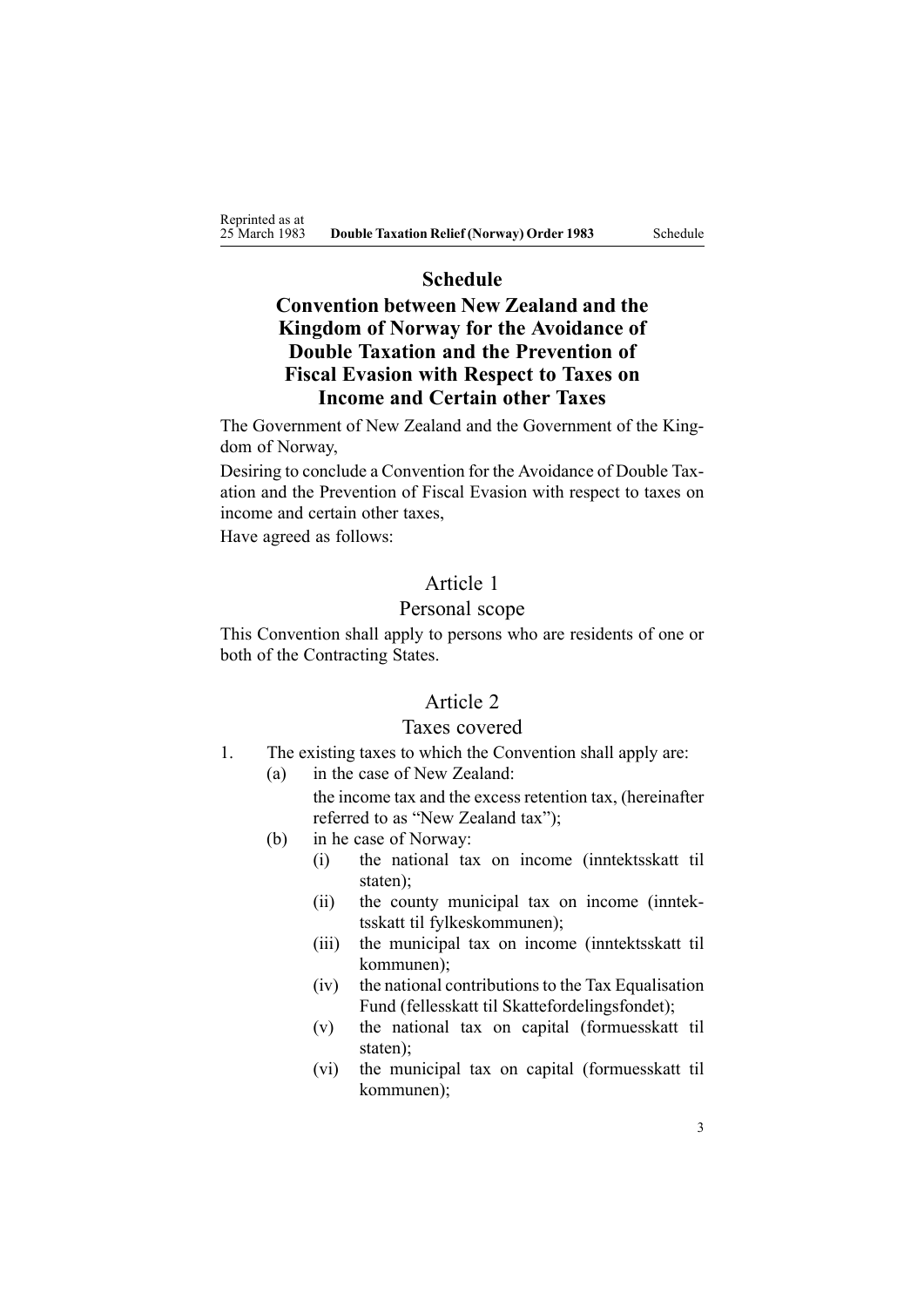#### Article 2*—continued*

- (vii) the national tax relating to income and capital from the exploration for and the exploitation of submarine petroleum resources and activities and work relating thereto, including pipeline transport of petroleum produced (skatt til staten vedrørende inntekt og formue i forbindelse med undersøkelse etter og utnyttelse av undersjøiske petroleumsforekomster og dertil knyttet virksomhet og arbeid, herunder rørledningstransport av utvunnet petroleum);
- (viii) the national dues on remuneration to non-resident artistes (avgift til staten av honorarer som tilfaller kunstnere bosatt i utlandet);
- (ix) the seamen's tax (sjømannsskatt);
- (hereinafter referred to as "Norwegian tax").
- 2. The Convention shall apply also to any identical or substantially similar taxes which are imposed after the date of signature of the Convention in addition to, or in place of, the existing taxes. The competent authorities of the Contracting States shall notify each other of any significant changes which have been made in their respective taxation laws.
- 3. For the purposes of sub-paragraph (a) of paragraph 1 of this Article, the income tax does not include the bonus issue tax.

# Article 3

### General definitions

1. For the purposes of this Convention, unless the context otherwise requires: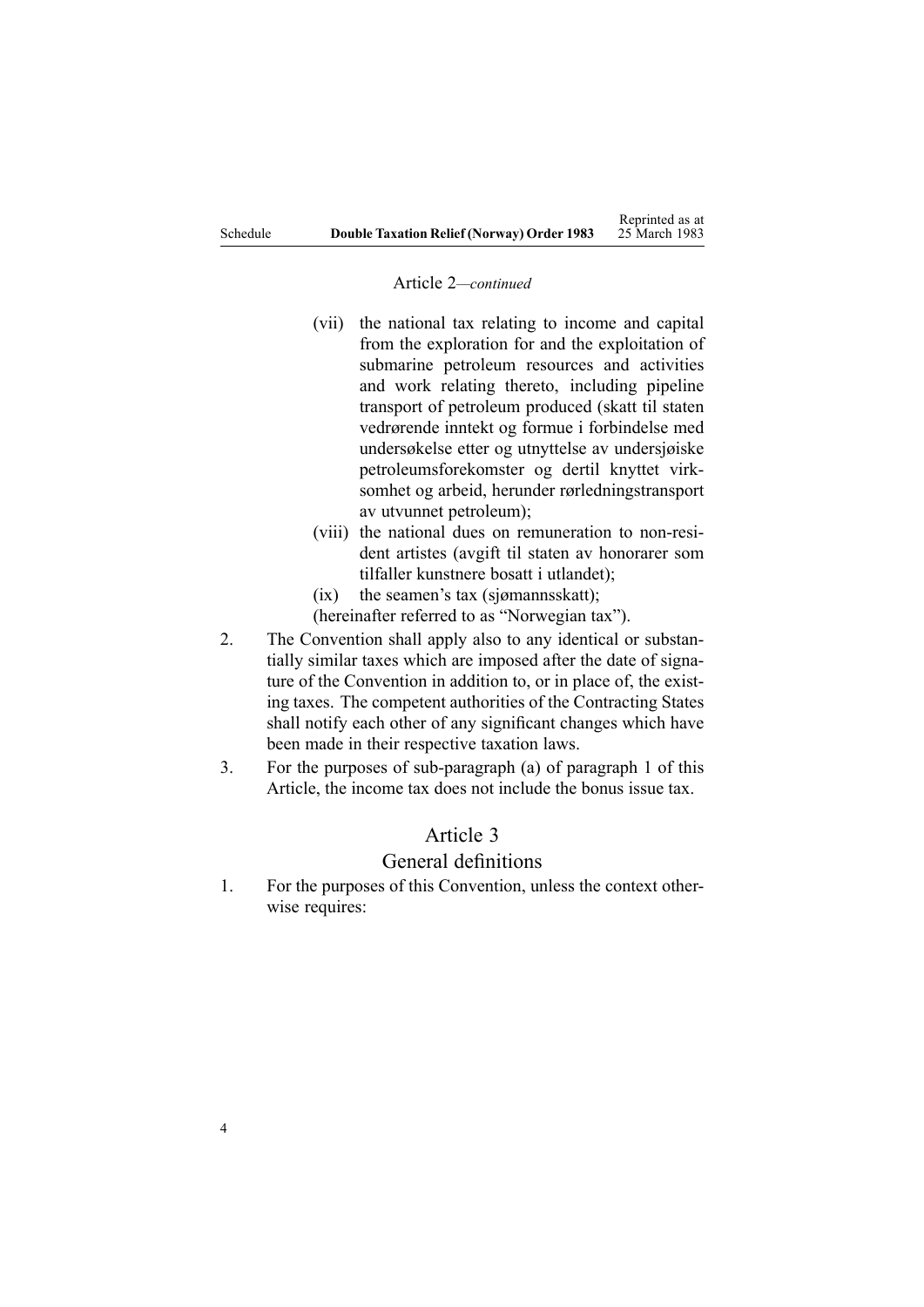#### Article 3*—continued*

- (a) (i) the term "New Zealand" means the territory of New Zealand (including the outlying islands) but does not include the Cook Islands, Niue or Tokelau; it also includes areas adjacent to the territorial sea of the territory of New Zealand (including the outlying islands) which by New Zealand legislation and in accordance with international law have been, or may hereafter be, designated as areas over which New Zealand has sovereign rights for the purposes of exploring, exploiting, conserving and managing the natural resources, whether living or non-living, of the sea-bed and subsoil and the superjacent waters.
	- (ii) the term "Norway" means the Kingdom of Norway, including any area outside the territorial waters of the Kingdom of Norway where the Kingdom of Norway, according to Norwegian legislation and in accordance with international law, may exercise her rights with respec<sup>t</sup> to the sea-bed and subsoil and their natural resources; the term does not comprise Svalbard, Jan Mayen and the Norwegian dependencies ("biland");
- (b) the terms "a Contracting State" and "the other Contracting State" mean New Zealand or Norway as the context requires;
- (c) the term "person" includes an individual, <sup>a</sup> company and any other body of persons;
- (d) the term "company" means any body corporate or any entity which is treated as <sup>a</sup> body corporate for tax purposes;
- (e) the terms "enterprise of <sup>a</sup> Contracting State" and "enterprise of the other Contracting State" mean respectively an enterprise carried on by <sup>a</sup> resident of <sup>a</sup> Contracting State and an enterprise carried on by <sup>a</sup> resident of the other Contracting State;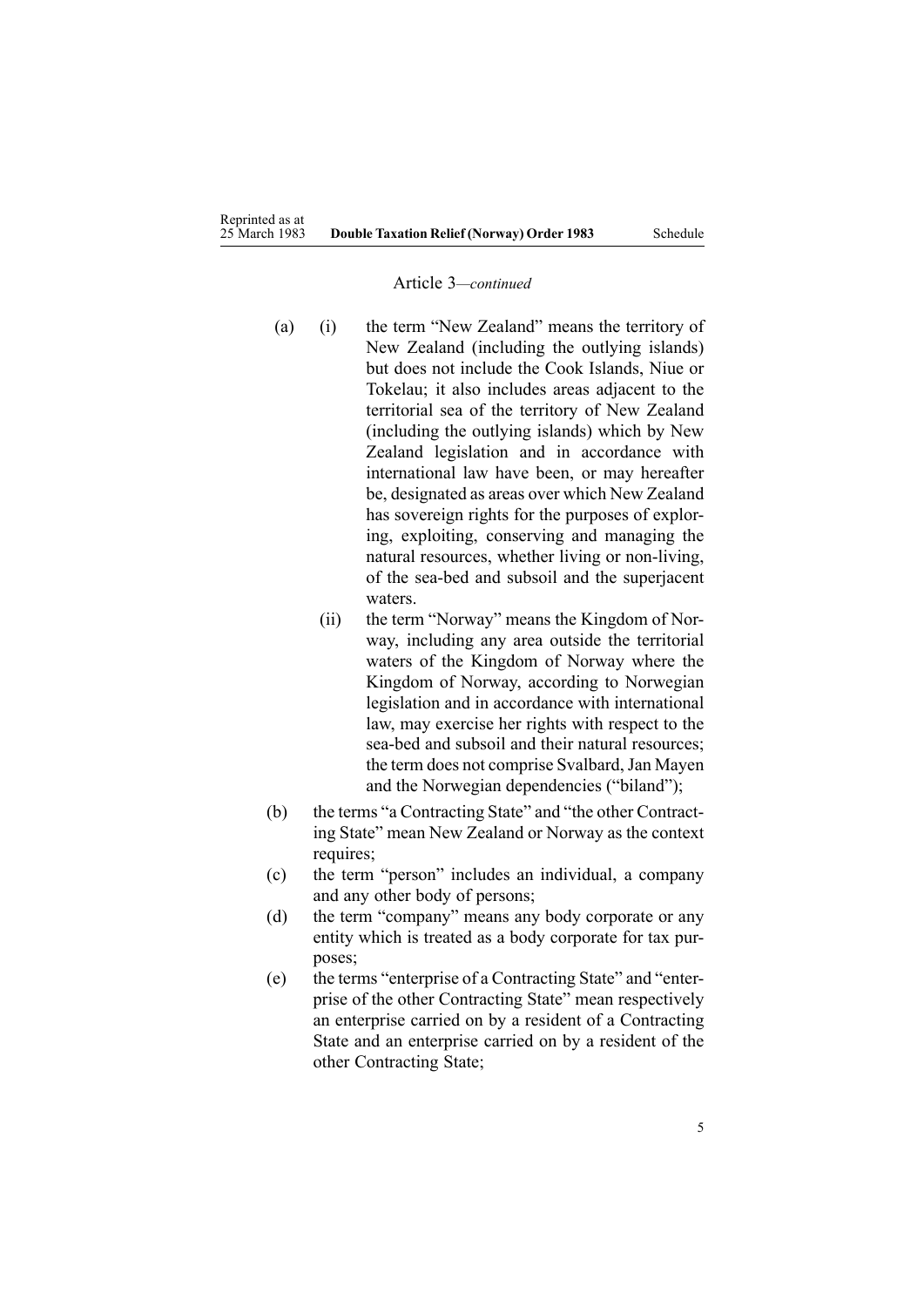Article 3*—continued*

- (f) the term "national" means any individual possessing the citizenship of <sup>a</sup> Contracting State;
- (g) the term "international traffic" means any transport by <sup>a</sup> ship or aircraft operated by an enterprise of <sup>a</sup> Contracting State, excep<sup>t</sup> when the ship or aircraft is operated solely between places in the other Contracting State;
- (h) the term "competent authority" means:
	- (i) in the case of New Zealand, the Commissioner of Inland Revenue or his authorised representative;
	- (ii) in the case of Norway, the Minister of Finance and Customs or his authorised representative.
- 2. In determining for the purposes of Articles 10, 11 or 12, whether dividends, interest or royalties are beneficially owned by <sup>a</sup> resident of New Zealand, dividends, interest or royalties in respec<sup>t</sup> of which <sup>a</sup> trustee is subject to tax in New Zealand shall be treated as being beneficially owned by that trustee.
- 3. In the convention, the terms "New Zealand tax" and "Norwegian tax" do not include any charge imposed as <sup>a</sup> penalty under the law of either Contracting State relating to the taxes to which the convention applies.
- 4. As regards the application of the Convention by <sup>a</sup> Contracting State, any term not defined therein shall, unless the context otherwise requires, have the meaning which it has under the laws of that State concerning the taxes to which the Convention applies.

#### Article 4

#### Resident

1. For the purposes of this Convention, the term "resident of <sup>a</sup> Contracting State" means any person who, under the law of that Contracting State, is liable to tax therein by reason of his domicile, residence, place of managemen<sup>t</sup> or any other criterion of <sup>a</sup> similar nature. But this term does not include any person who is liable to tax in that State in respec<sup>t</sup> only of income from sources in that State or capital situated therein.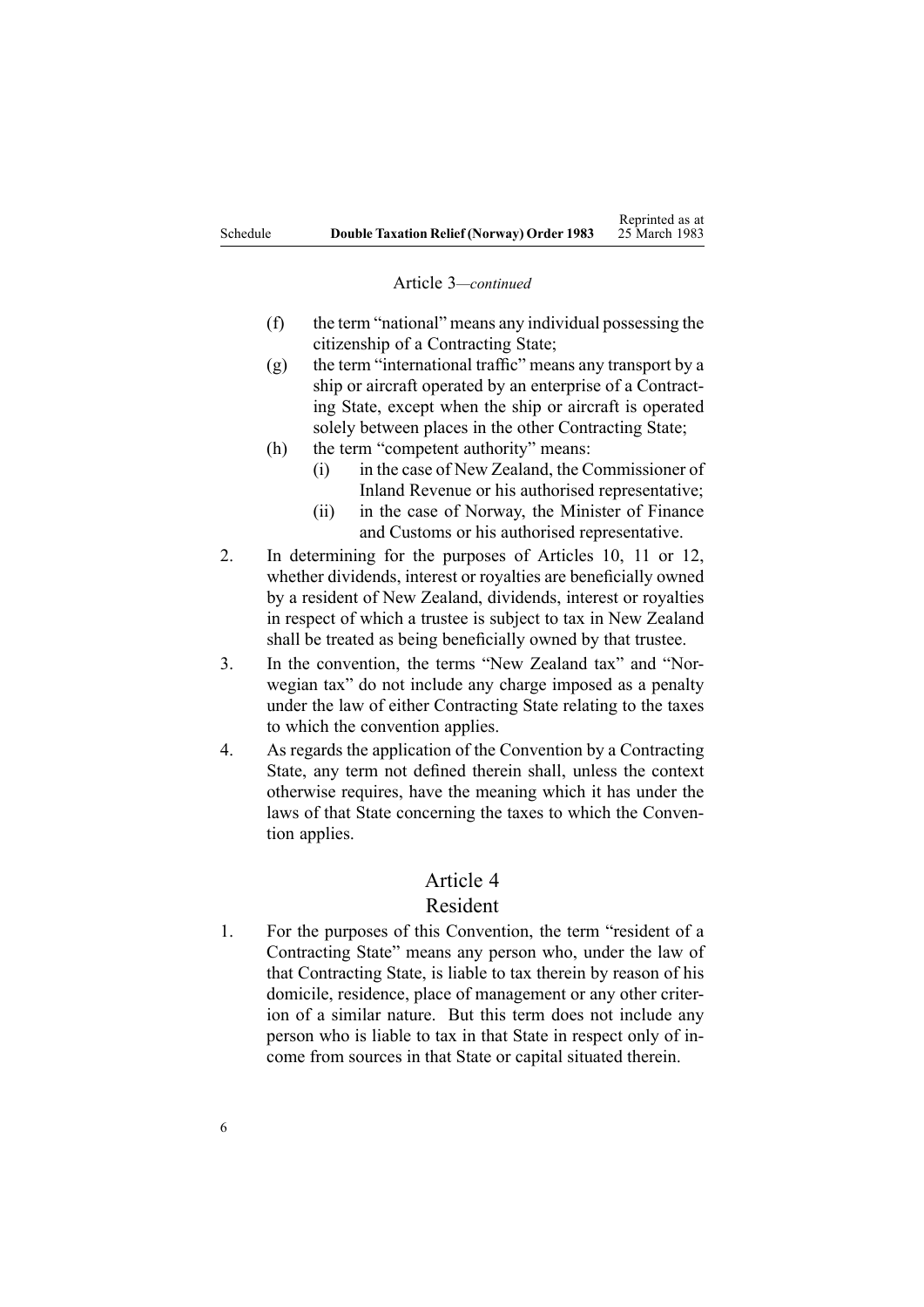#### Article 4*—continued*

- 2. Where by reason of the provisions of paragraph 1 an individual is <sup>a</sup> resident of both Contracting States, then his status shall be determined as follows:
	- (a) he shall be deemed to be <sup>a</sup> resident of the State in which he has <sup>a</sup> permanen<sup>t</sup> home available to him; if he has <sup>a</sup> permanen<sup>t</sup> home available to him in both States, he shall be deemed to be <sup>a</sup> resident of the State with which his personal and economic relations are closer (centre of vital interests);
	- (b) if the State in which he has his centre of vital interests cannot be determined, or if he has not <sup>a</sup> permanen<sup>t</sup> home available to him in either State, he shall be deemed to be <sup>a</sup> resident of the State in which he has an habitual abode;
	- (c) if he has an habitual abode in both States or in neither of them, he shall be deemed to be <sup>a</sup> resident of the State of which he is <sup>a</sup> national;
	- (d) if he is <sup>a</sup> national of both States or of neither of them, the competent authorities of the Contracting States shall settle the question by mutual agreement.
- 3. Where by reason of the provisions of paragraph 1 <sup>a</sup> person other than an individual is <sup>a</sup> resident of both Contracting States, then it shall be deemed to be <sup>a</sup> resident of the State in which its place of effective managemen<sup>t</sup> is situated.

### Article 5

### Permanent establishment

- 1. For the purposes of this Convention, the term "permanent establishment" means <sup>a</sup> fixed place of business through which the business of an enterprise is wholly or partly carried on.
- 2. The term "permanent establishment" includes especially:
	- (a) <sup>a</sup> place of management;
	- (b) <sup>a</sup> branch;
	- (c) an office;
	- (d) <sup>a</sup> factory;
	- (e) <sup>a</sup> workshop, and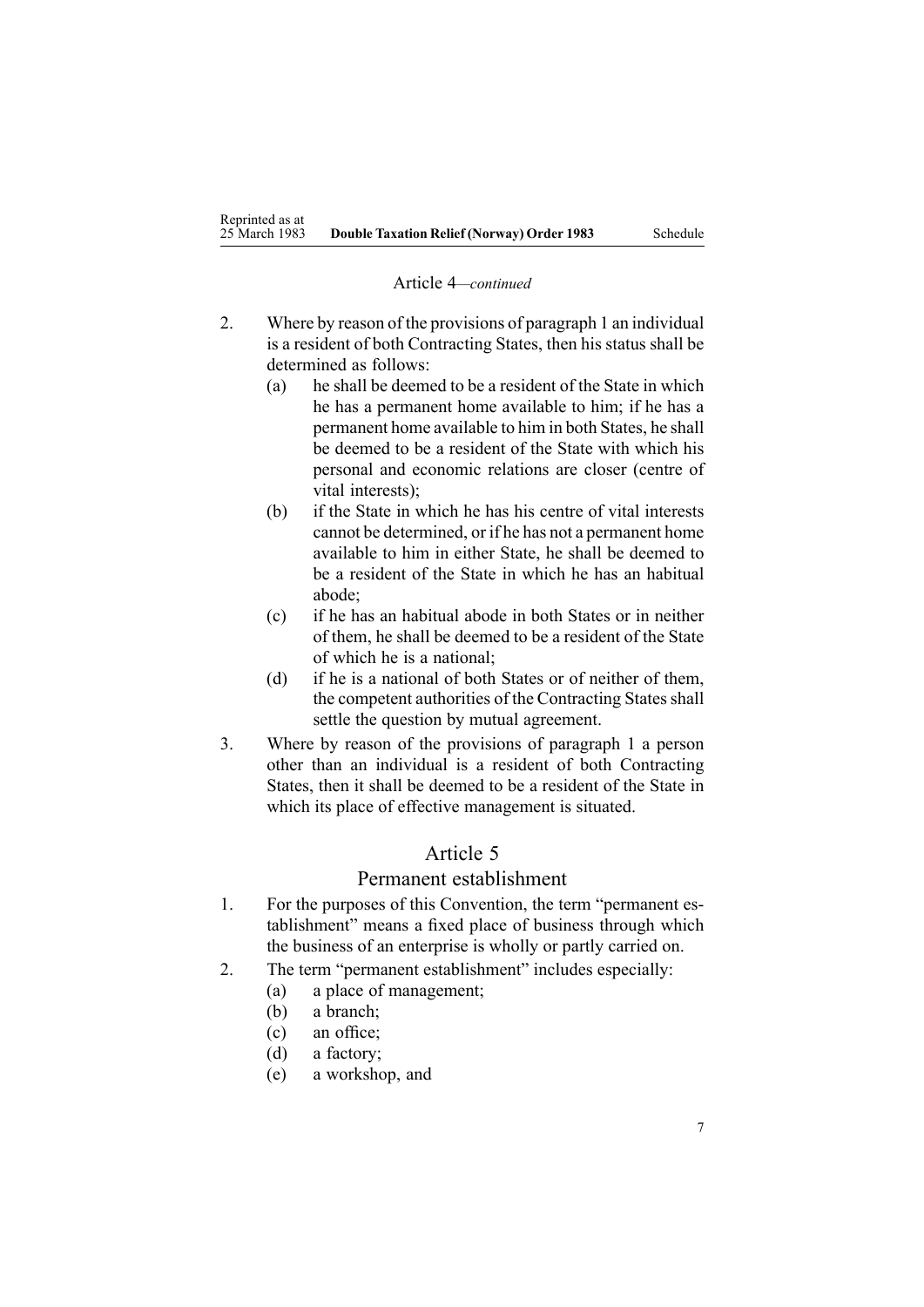Article 5*—continued*

- (f) <sup>a</sup> mine, an oil or gas well, <sup>a</sup> quarry or any other place of extraction of natural resources.
- 3. A building site or construction or installation project constitutes <sup>a</sup> permanen<sup>t</sup> establishment only if it lasts more than 6 months.
- 4. Notwithstanding the preceding provisions of this Article, the term "permanent establishment" shall be deemed not to include:
	- (a) the use of facilities solely for the purpose of storage, display or delivery of goods or merchandise belonging to the enterprise;
	- (b) the maintenance of <sup>a</sup> stock of goods or merchandise belonging to the enterprise solely for the purpose of storage, display or delivery;
	- (c) the maintenance of <sup>a</sup> stock of goods or merchandise belonging to the enterprise solely for the purpose of processing by another enterprise;
	- (d) the maintenance of <sup>a</sup> fixed place of business solely for the purpose of purchasing goods or merchandise, or of collecting information, for the enterprise;
	- (e) the maintenance of <sup>a</sup> fixed place of business solely for the purpose of carrying on, for the enterprise, any other activity of <sup>a</sup> preparatory or auxiliary character;
	- (f) the maintenance of <sup>a</sup> fixed place of business solely for any combination of activities mentioned in sub-paragraphs (a) to (e), provided that the overall activity of the fixed place of business resulting from this combination is of <sup>a</sup> preparatory or auxiliary character.
- 5. An enterprise of <sup>a</sup> Contracting State shall be deemed to have <sup>a</sup> permanen<sup>t</sup> establishment in the other Contracting State if:
	- (a) it carries on supervisory activities in that other State for more than 6 months in connection with <sup>a</sup> building site or construction or installation project which is being undertaken in that other State; or
	- (b) it carries on for <sup>a</sup> period of more than 6 months land based activities in that other State which are directly related to the exploration or exploitation of the sea-bed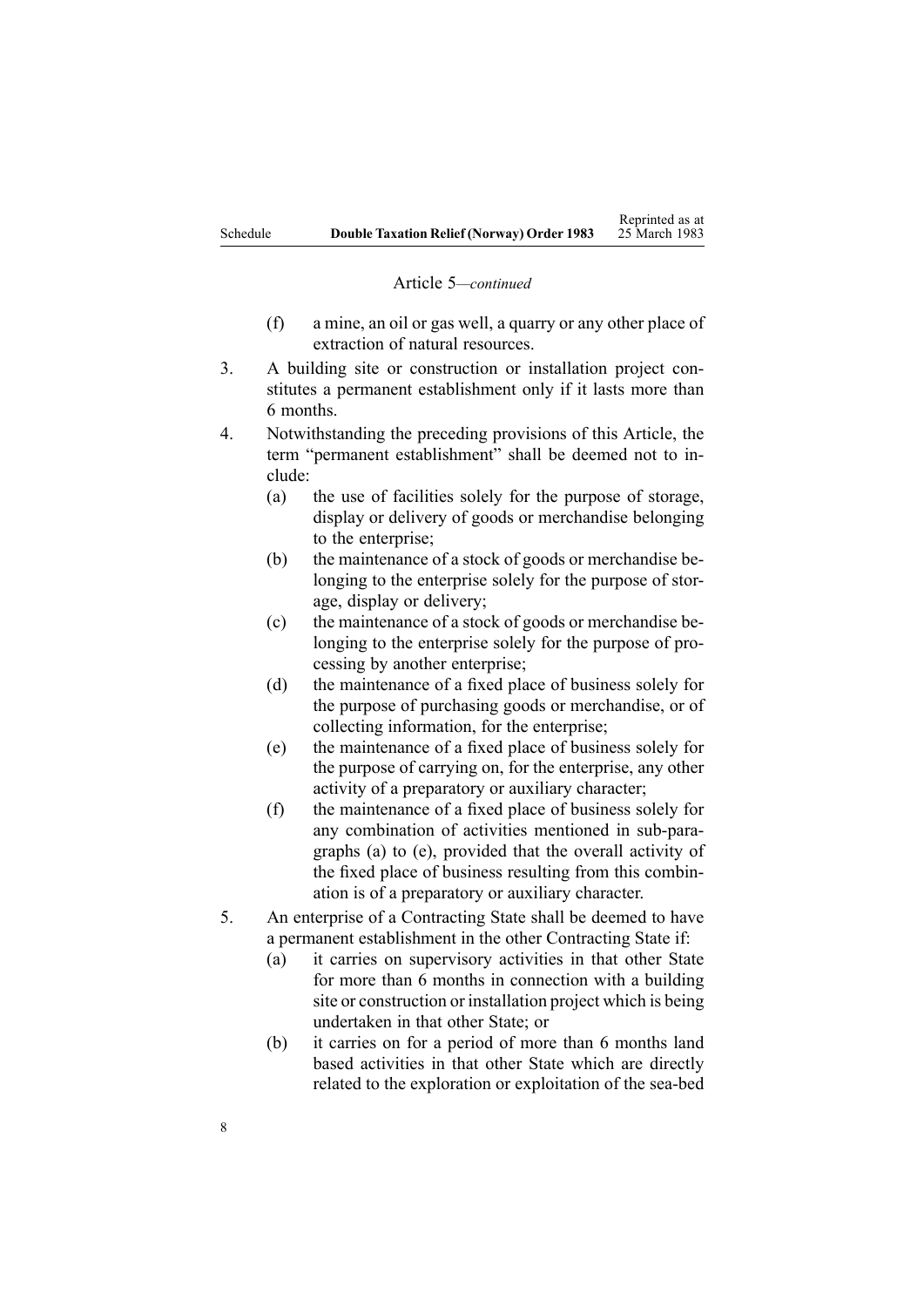#### Article 5*—continued*

and subsoil and their natural resources situated in that other State.

- 6. Notwithstanding the provisions of paragraphs 1 and 2, where <sup>a</sup> person—other than an agen<sup>t</sup> of an independent status to whom paragraph 7 applies—is acting on behalf of an enterprise and has, and habitually exercises, in <sup>a</sup> Contracting State an authority to conclude contracts in the name of the enterprise, that enterprise shall be deemed to have <sup>a</sup> permanen<sup>t</sup> establishment in that State in respec<sup>t</sup> of any activities which that person undertakes for the enterprise, unless the activities of such person are limited to those mentioned in paragraph 4 which, if exercised through <sup>a</sup> fixed place of business, would not make this fixed place of business <sup>a</sup> permanen<sup>t</sup> establishment under the provisions of that paragraph.
- 7. An enterprise shall not be deemed to have <sup>a</sup> permanen<sup>t</sup> establishment in <sup>a</sup> Contracting State merely because it carries on business in that State through <sup>a</sup> broker, general commission agen<sup>t</sup> or any other agen<sup>t</sup> of an independent status, provided that such persons are acting in the ordinary course of their business.
- 8. The fact that <sup>a</sup> company which is <sup>a</sup> resident of <sup>a</sup> Contracting State controls or is controlled by <sup>a</sup> company which is <sup>a</sup> resident of the other Contracting State, or which carries on business in that other State (whether through <sup>a</sup> permanen<sup>t</sup> establishment or otherwise), shall not of itself constitute either company <sup>a</sup> permanen<sup>t</sup> establishment of the other.

### Article 6

# Income from immovable property

- 1. Income derived by <sup>a</sup> resident of <sup>a</sup> Contracting State from immovable property (including income from agriculture or forestry) situated in the other Contracting State may be taxed in that other State.
- 2. The term "immovable property" shall have the meaning which it has under the law of the Contracting State in which the property in question is situated. The term shall in any case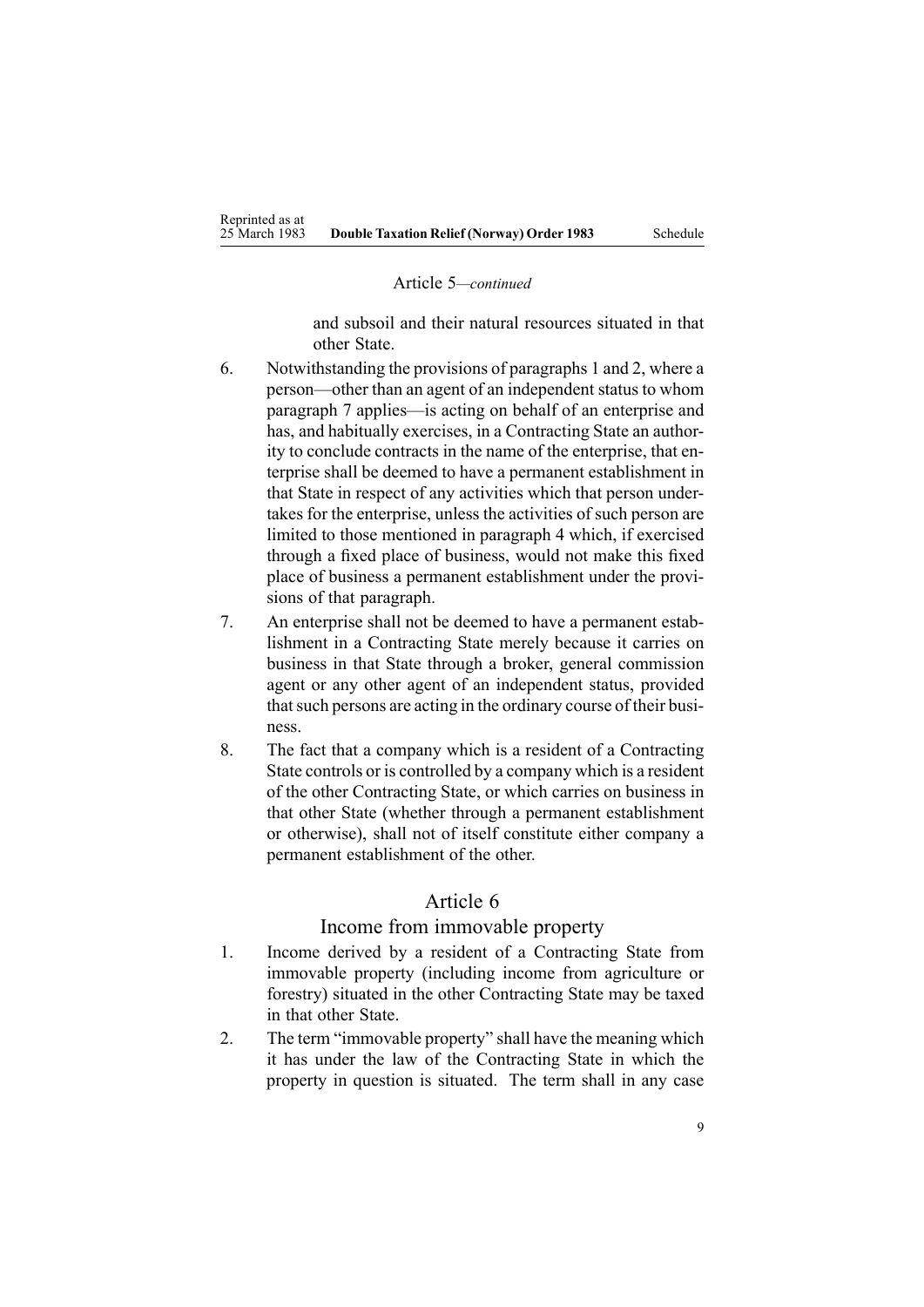#### Article 6*—continued*

include property accessory to immovable property, livestock and equipment used in agriculture and forestry, rights to which the provisions of general law respecting landed property apply, usufruct of immovable property and rights to variable or fixed payments as consideration for the working of, or the right to work, mineral deposits, sources and other natural resources; ships, boats and aircraft shall not be regarded as immovable property.

- 3. The provisions of paragraph 1 shall apply to income derived from the direct use, letting, or use in any other form of immovable property.
- 4. The provisions of paragraphs 1 and 3 shall also apply to the income from immovable property of an enterprise and to income from immovable property used for the performance of independent personal services.

# Article 7

### Business profits

- 1. The profits of an enterprise of <sup>a</sup> Contracting State shall be taxable only in that State unless the enterprise carries on business in the other Contracting State through <sup>a</sup> permanen<sup>t</sup> establishment situated therein. If the enterprise carries on business as aforesaid, the profits of the enterprise may be taxed in the other State but only so much of them as is attributable to that permanent establishment.
- 2. Subject to the provisions of paragraph 3, where an enterprise of <sup>a</sup> Contracting State carries on businessin the other Contracting State through a permanent establishment situated therein, there shall in each Contracting State be attributed to that permanen<sup>t</sup> establishment the profits which it might be expected to make if it were <sup>a</sup> distinct and separate enterprise engaged in the same or similar activities under the same or similar conditions and dealing wholly independently with the enterprise of which it is <sup>a</sup> permanen<sup>t</sup> establishment.
- 3. In determining the profits of <sup>a</sup> permanen<sup>t</sup> establishment, there shall be allowed as deductions expenses which are incurred for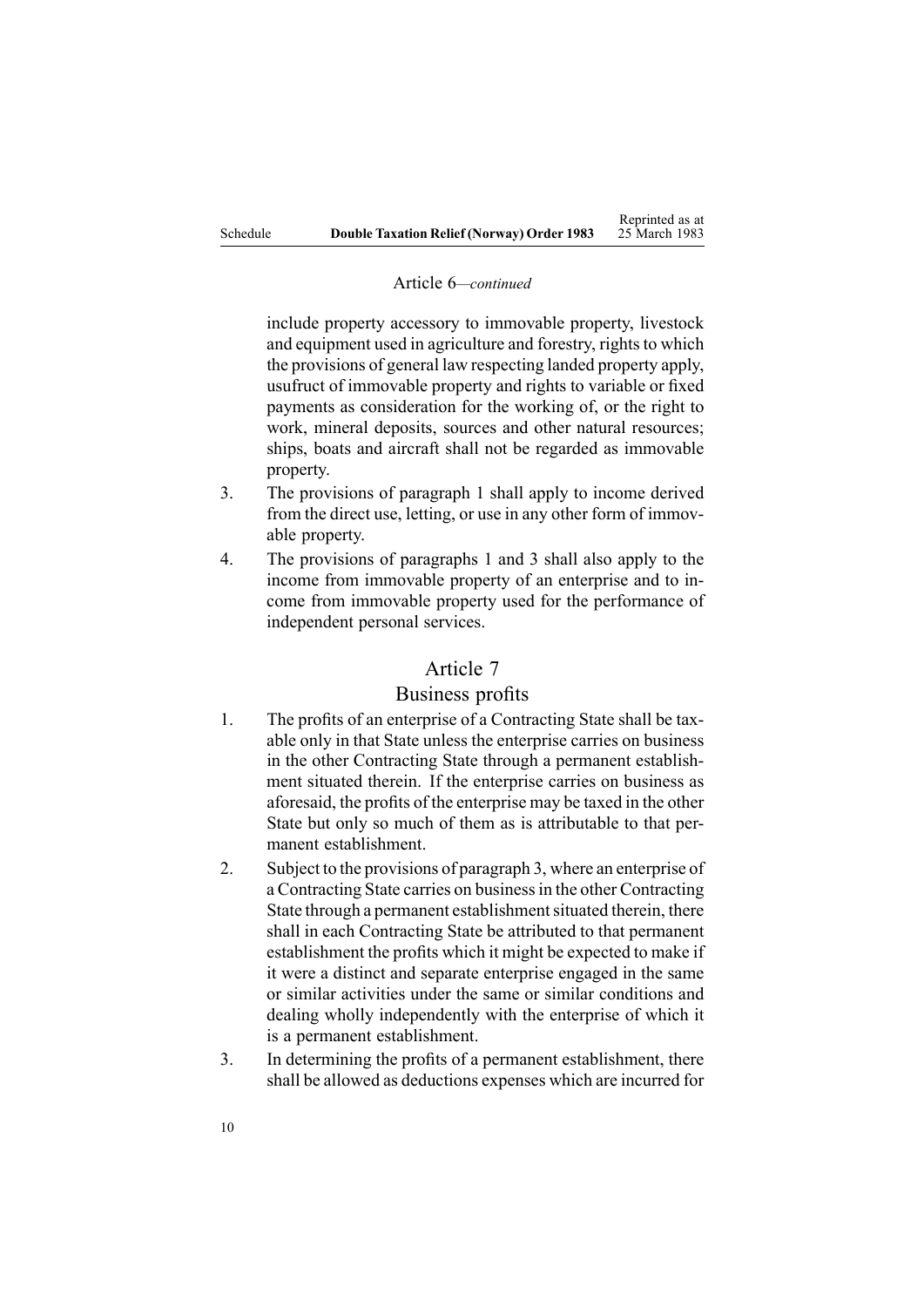#### Article 7*—continued*

the purposes of the permanen<sup>t</sup> establishment, including executive and general administrative expenses so incurred, whether in the State in which the permanen<sup>t</sup> establishment is situated or elsewhere.

- 4. Insofar as it has been customary in <sup>a</sup> Contracting State to determine the profits to be attributed to <sup>a</sup> permanen<sup>t</sup> establishment on the basis of an apportionment of the total profits of the enterprise to its various parts, nothing in paragraph 2 shall preclude that Contracting State from determining the profits to be taxed by such an apportionment as may be customary; the method of apportionment adopted shall, however, be such that the result shall be in accordance with the principles contained in this Article.
- 5. No profits shall be attributed to <sup>a</sup> permanen<sup>t</sup> establishment by reason of the mere purchase by that permanen<sup>t</sup> establishment of goods or merchandise for the enterprise.
- 6. For the purposes of the preceding paragraphs, the profits to be attributed to the permanen<sup>t</sup> establishment shall be determined by the same method year by year unless there is good and sufficient reason to the contrary.
- 7. Where profits include items of income which are dealt with separately in other Articles of this Convention, then the provisions of those Articles shall not be affected by the provisions of this Article.

# Article 8

# Shipping and air transport

- 1. Profits of an enterprise of <sup>a</sup> Contracting State from the operation of ships or aircraft in international traffic shall be taxable only in that State.
- 2. The provisions of paragraph 1 shall also apply to profits derived from the participation in <sup>a</sup> pool, <sup>a</sup> joint business or an international operating agency.
- 3. The provisions of paragraphs 1 and 2 shall apply to profits derived by the joint Norwegian, Danish and Swedish air transport consortium Scandinavian Airlines System (SAS), but only in-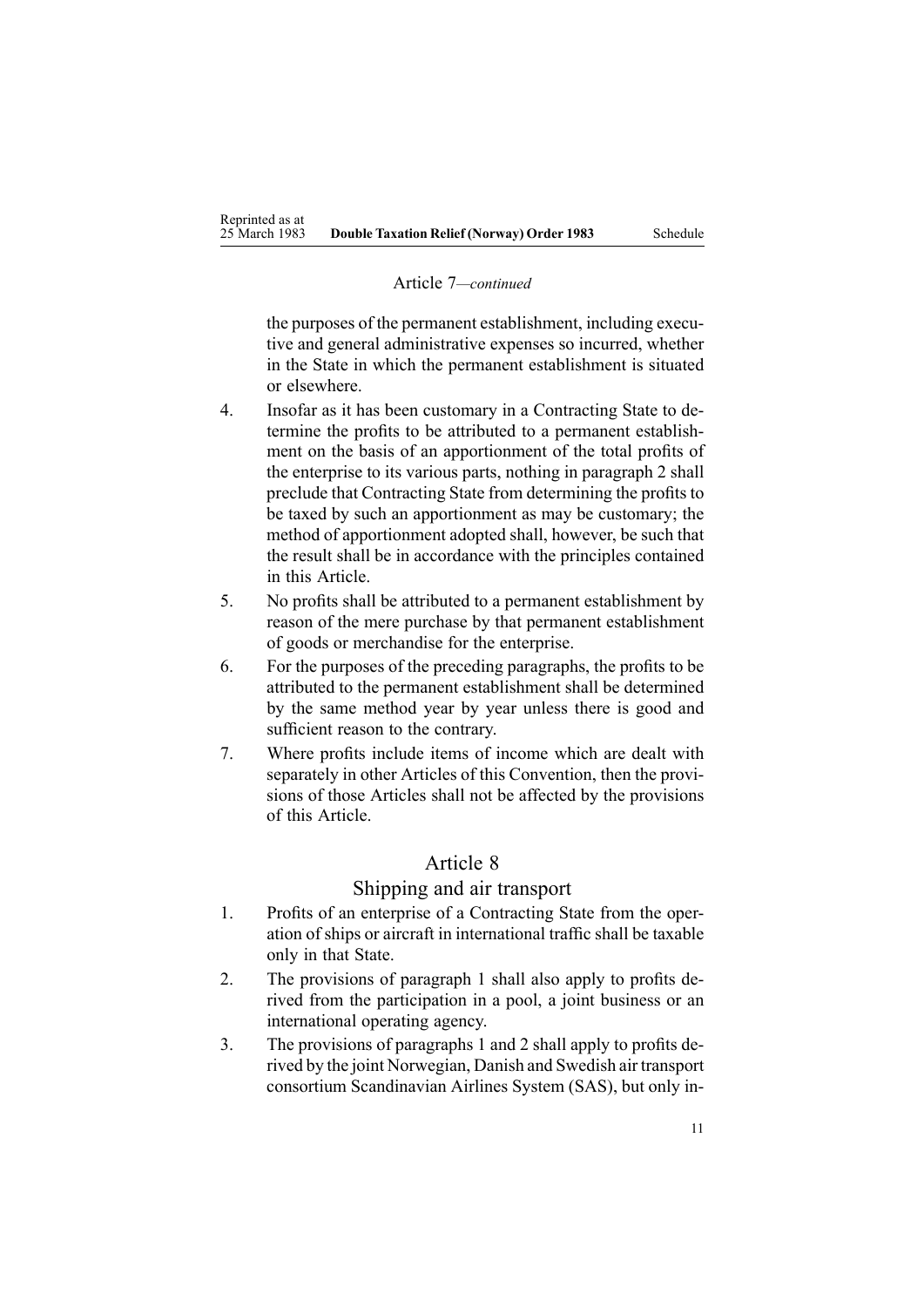#### Article 8*—continued*

sofar as profits derived by Det Norske Luftfartsselskap A/S (DNL), the Norwegian partner of the Scandinavian Airlines System (SAS), are in proportion to its share in that organisation.

### Article 9

### Associated enterprises

Where

- (a) an enterprise of <sup>a</sup> Contracting State participates directly or indirectly in the management, control or capital of an enterprise of the other Contracting State, or
- (b) the same persons participate directly or indirectly in the management, control or capital of an enterprise of <sup>a</sup> Contracting State and an enterprise of the other Contracting State,

and in either case conditions are made or imposed between the two enterprises in their commercial or financial relations which differ from those which would be made between independent enterprises, then any profits which would, but for those conditions, have accrued to one of the enterprises, but, by reason of those conditions, have not so accrued, may be included in the profits of that enterprise and taxed accordingly.

### Article 10

# Dividends

- 1. Dividends paid by <sup>a</sup> company which is <sup>a</sup> resident of <sup>a</sup> Contracting State to <sup>a</sup> resident of the other Contracting State may be taxed in that other State.
- 2. However, such dividends may also be taxed in the Contracting State of which the company paying the dividends is <sup>a</sup> resident and according to the laws of that State, but if the recipient is the beneficial owner of the dividends the tax so charged shall not exceed 15 percen<sup>t</sup> of the gross amount of the dividends. This paragraph shall not affect the taxation of the company in respec<sup>t</sup> of the profits out of which the dividends are paid.
- 3. The term "dividends" as used in this Article means income from shares and other income assimilated to income from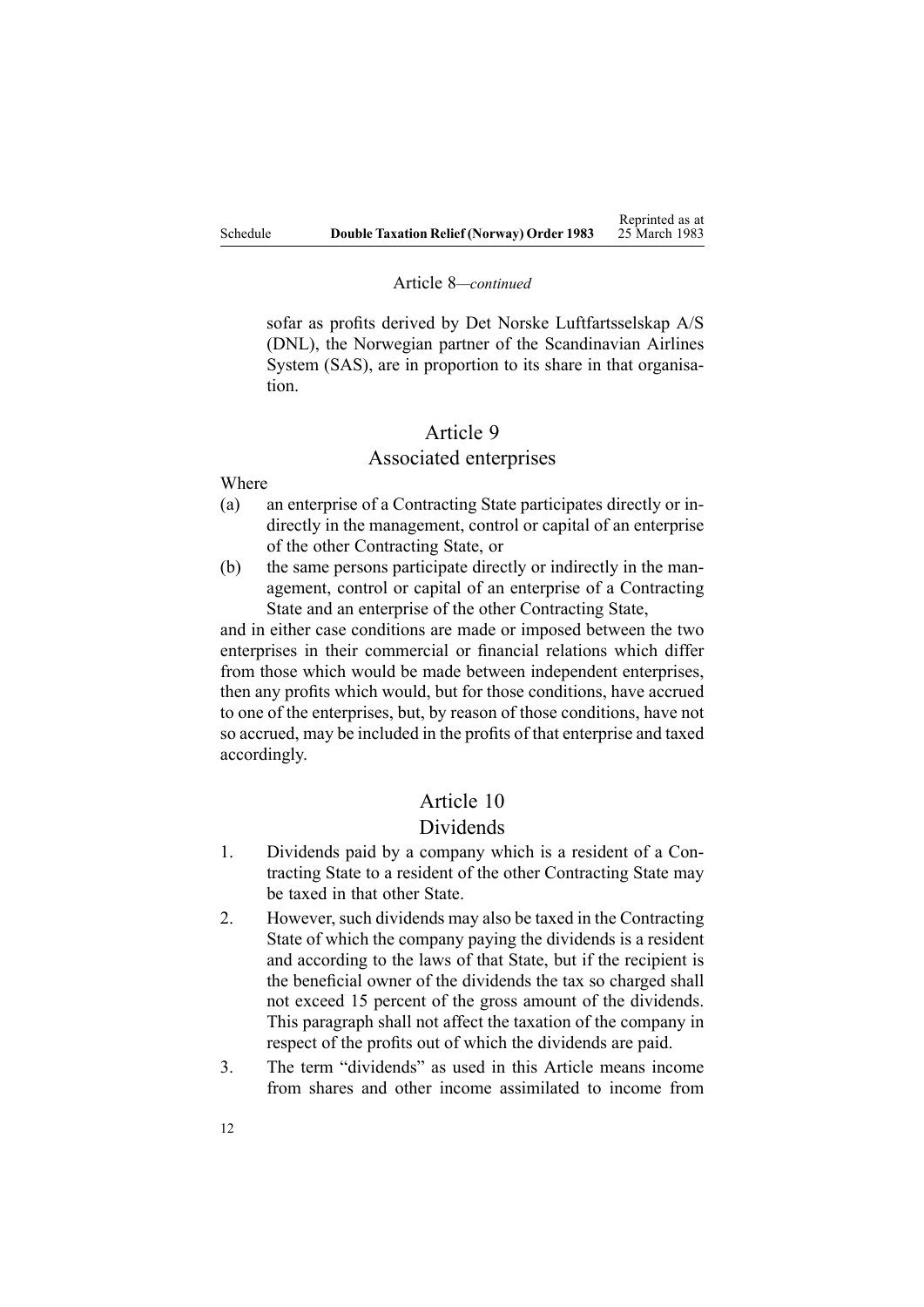#### Article 10*—continued*

shares by the taxation law of the Contracting State of which the company making the distribution is <sup>a</sup> resident.

- 4. The provisions of paragraphs 1 and 2 shall not apply if the beneficial owner of the dividends, being <sup>a</sup> resident of <sup>a</sup> Contracting State, carries on business in the other Contracting State of which the company paying the dividends is <sup>a</sup> resident, through <sup>a</sup> permanen<sup>t</sup> establishment situated therein, or performs in that other State independent personal services from <sup>a</sup> fixed base situated therein and the holding in respec<sup>t</sup> of which the dividends are paid is effectively connected with such permanent establishment or fixed base. In such case the provisions of Article 7 or Article 14, as the case may be, shall apply.
- 5. Where <sup>a</sup> company which is <sup>a</sup> resident of <sup>a</sup> Contracting State derives profits or income from the other Contracting State, that other State may not impose any tax on the dividends paid by the company, excep<sup>t</sup> insofar as such dividends are paid to <sup>a</sup> resident of that other State or insofar as the holding in respec<sup>t</sup> of which the dividends are paid is effectively connected with <sup>a</sup> permanen<sup>t</sup> establishment or <sup>a</sup> fixed base situated in that other State, nor subject the company's undistributed profits to <sup>a</sup> tax on the company's undistributed profits, even if the dividends paid or the undistributed profits consist wholly or partly of profits or income arising in such other State.

#### Article 11

#### Interest

- 1. Interest arising in <sup>a</sup> Contracting State and paid to <sup>a</sup> resident of the other Contracting State may be taxed in that other State.
- 2. However, such interest may also be taxed in the Contracting State in which it arises and according to the laws of that State, but if the recipient is the beneficial owner of the interest the tax so charged shall not exceed 10 percen<sup>t</sup> of the gross amount of the interest.
- 3. Notwithstanding the provisions of paragraph 2, interest arising in <sup>a</sup> Contracting State shall be exemp<sup>t</sup> from tax in that State if: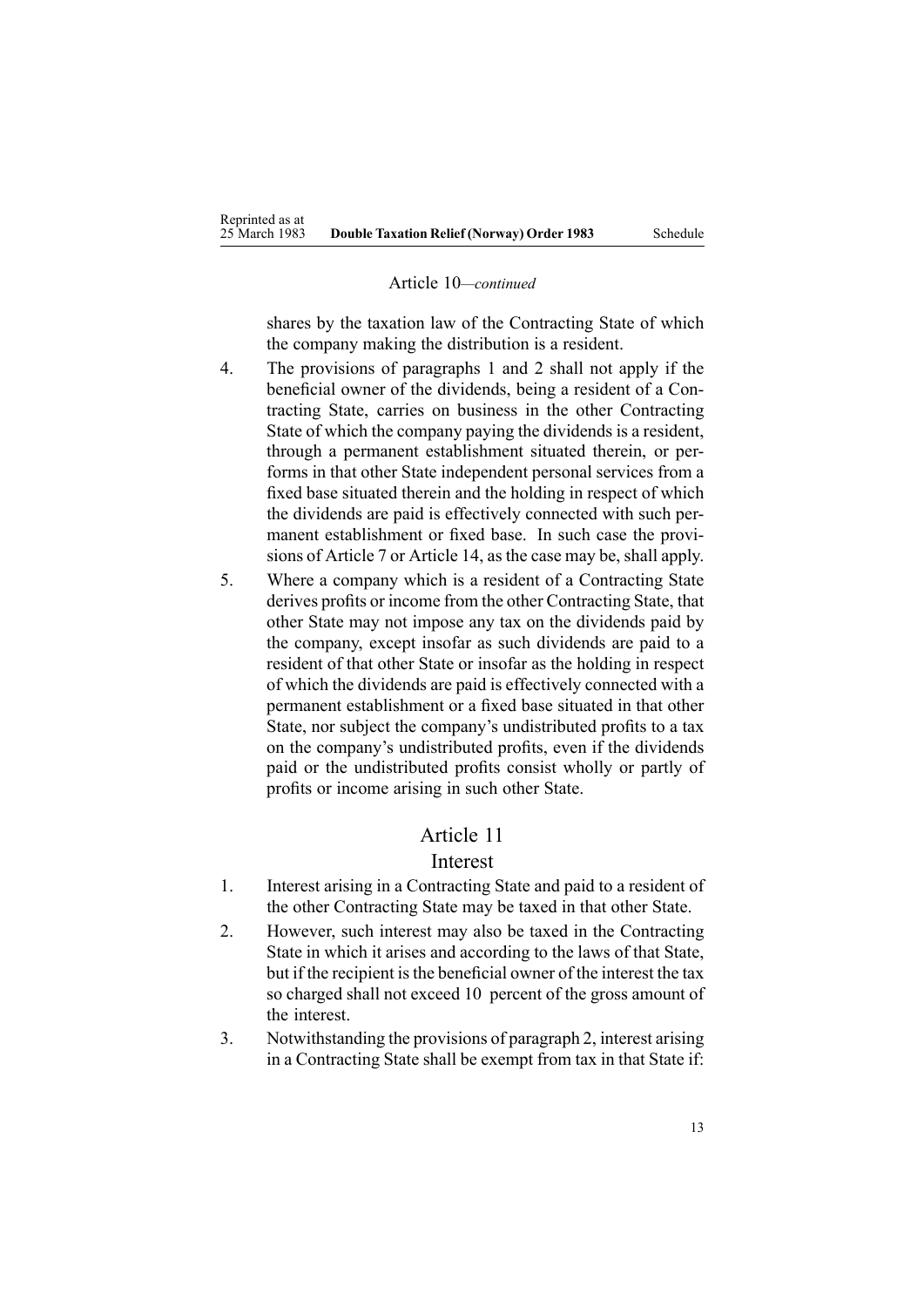#### Article 11*—continued*

- (a) the payer of the interest is the Government of that Contracting State or <sup>a</sup> local authority thereof; or
- (b) the interest is paid to the Government of the other Contracting State or local authority thereof or any agency or instrumentality (including <sup>a</sup> financial institution) wholly owned by that other Contracting State or local authority thereof; or
- (c) the interest is paid to any other agency or instrumentality (including <sup>a</sup> financial institution), in relation to loans made in application of an agreemen<sup>t</sup> concluded between the Governments of the Contracting States.
- 4. The term "interest" as used in this Article means income from debt-claims of every kind, whether or not secured by mortgage, and in particular, income from governmen<sup>t</sup> securities and income from bonds or debentures, including premiums and prizes attaching to such securities, bonds or debentures. However, this term does not include income dealt with in Article 10. Penalty charges for late paymen<sup>t</sup> shall not be regarded as interest for the purpose of this Article.
- 5. The provisions of paragraphs 1 and 2 shall not apply if the beneficial owner of the interest, being <sup>a</sup> resident of <sup>a</sup> Contracting State, carries on business in the other Contracting State in which the interest arises, through <sup>a</sup> permanen<sup>t</sup> establishment situated therein, or performs in that other State independent personal services from <sup>a</sup> fixed base situated therein, and the debt-claim in respec<sup>t</sup> of which the interest is paid is effectively connected with such permanen<sup>t</sup> establishment or fixed base. In such case the provisions of Article 7 or Article 14, as the case may be, shall apply.
- 6. Interest shall be deemed to arise in <sup>a</sup> Contracting State when the payer is that State itself, <sup>a</sup> political subdivision, <sup>a</sup> local authority or <sup>a</sup> resident of that State. Where, however, the person paying the interest, whether he is <sup>a</sup> resident of <sup>a</sup> Contracting State or not, has in <sup>a</sup> Contracting State <sup>a</sup> permanen<sup>t</sup> establishment or <sup>a</sup> fixed base in connection with which the indebtedness on which the interest is paid was incurred, and such interest is borne by such permanen<sup>t</sup> establishment or fixed base, then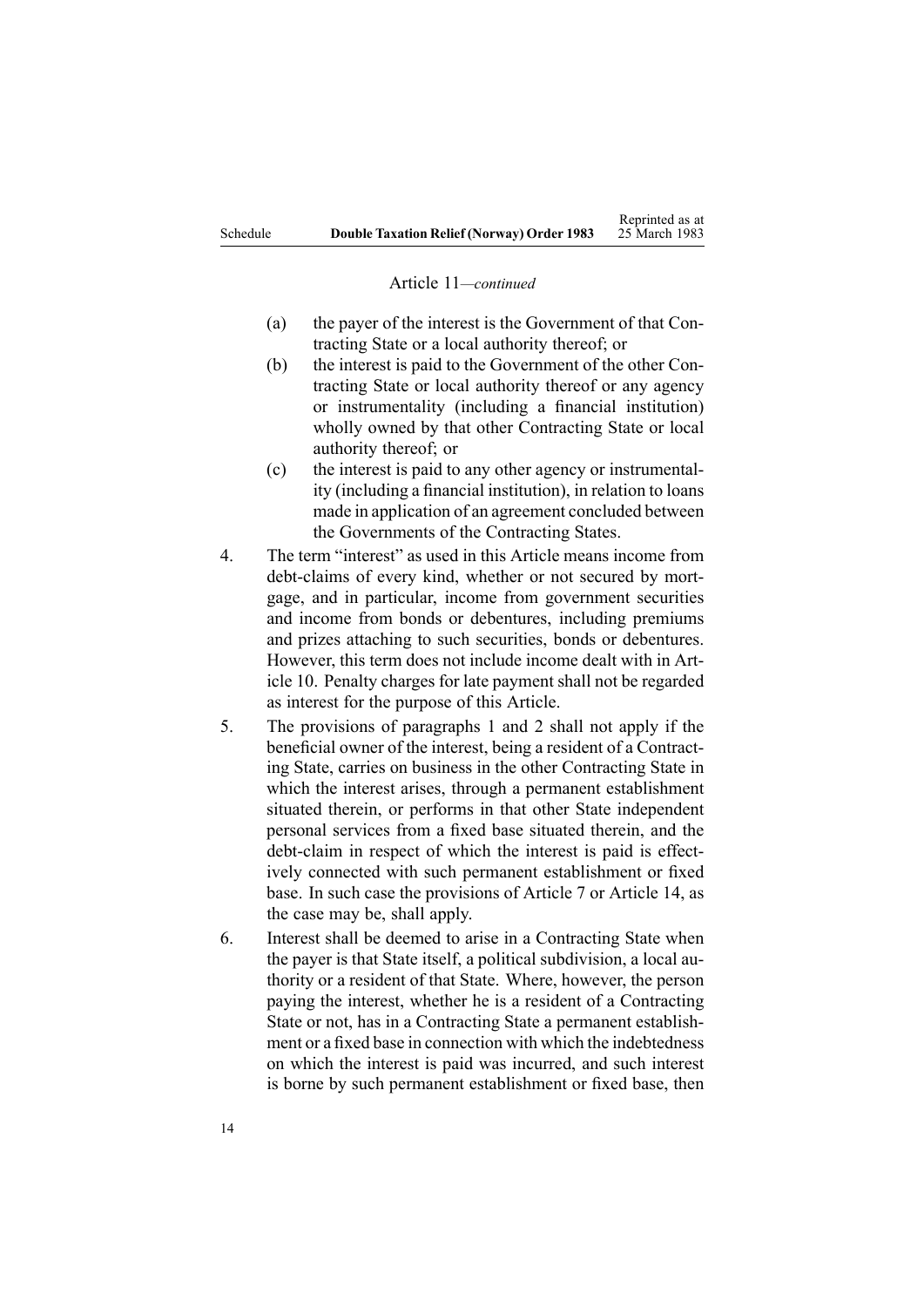#### Article 11*—continued*

such interest shall be deemed to arise in the State in which the permanen<sup>t</sup> establishment or fixed base is situated.

7. Where, by reason of <sup>a</sup> special relationship between the payer and the beneficial owner or between both of them and some other person, the amount of the interest, having regard to the debt-claim for which it is paid, exceeds the amount which would have been agreed upon by the payer and the beneficial owner in the absence of such relationship, the provisions of this Article shall apply only to the last-mentioned amount. In such case, the excess par<sup>t</sup> of the payments shall remain taxable according to the laws of each Contracting State, due regard being had to the other provisions of this Convention.

### Article 12

#### Royalties

- 1. Royalties arising in <sup>a</sup> Contracting State and paid to <sup>a</sup> resident of the other Contracting State may be taxed in that other State.
- 2. However, such royalties may also be taxed in the Contracting State in which they arise and according to the laws of that State, but if the recipient is the beneficial owner of the royalties the tax so charged shall not exceed 10 percen<sup>t</sup> of the gross amount of the royalties. The competent authorities of the Contracting States shall by mutual agreemen<sup>t</sup> settle the mode of application of this limitation.
- 3. The term "royalties" as used in this Article means payments of any kind received as <sup>a</sup> consideration for the use of, or the right to use, any copyright of literary, artistic orscientific work including cinematograph films, films or video tapes for use in connection with television or tapes for use in connection with radio broadcasting, any patent, trade mark, design or model, plan, secret formula or process, or for the use of, or the right to use, industrial, commercial, or scientific equipment, or for information concerning industrial, commercial or scientific experience.
- 4. The provisions of paragraphs 1 and 2 shall not apply if the beneficial owner of the royalties, being <sup>a</sup> resident of <sup>a</sup> Con-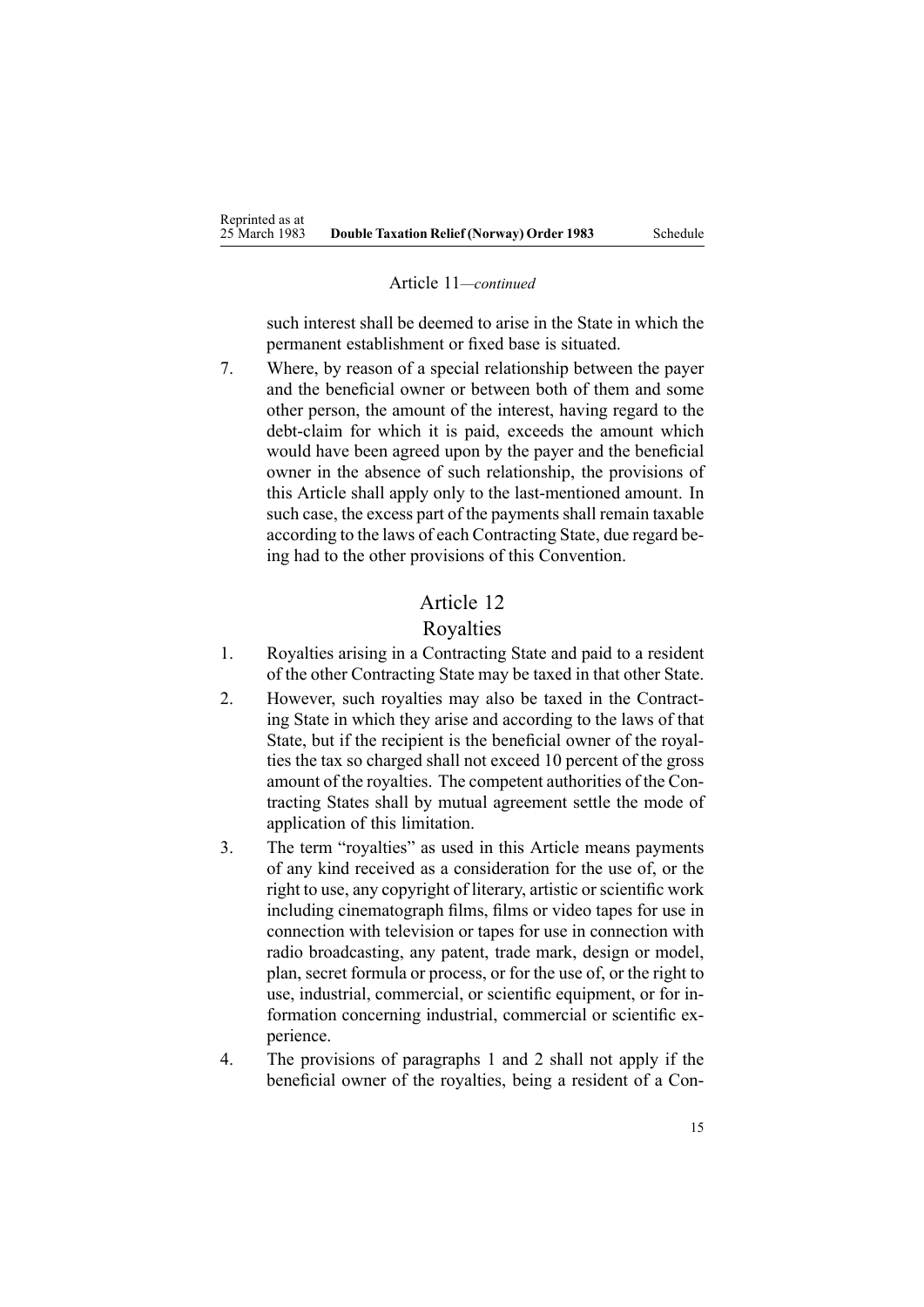#### Article 12*—continued*

tracting State, carries on business in the other Contracting State in which the royalties arise, through <sup>a</sup> permanen<sup>t</sup> establishment situated therein, or performs in that other State independent personal services from <sup>a</sup> fixed base situated therein, and the right or property in respec<sup>t</sup> of which the royalties are paid is effectively connected with such permanen<sup>t</sup> establishment or fixed base. In such case, the provisions of Article 7 or Article 14, as the case may be, shall apply.

- 5. Royalties shall be deemed to arise in <sup>a</sup> Contracting State when the payer is that State itself, <sup>a</sup> political subdivision, <sup>a</sup> local authority or <sup>a</sup> resident of that State. Where, however, the person paying the royalties, whether he is <sup>a</sup> resident of <sup>a</sup> Contracting State or not, has in <sup>a</sup> Contracting State <sup>a</sup> permanen<sup>t</sup> establishment or <sup>a</sup> fixed base in connection with which the liability to pay the royalties was incurred, and such royalties are borne by such permanen<sup>t</sup> establishment or fixed base, then such royalties shall be deemed to arise in the State in which the permanent establishment or fixed base is situated.
- 6. Where, by reason of <sup>a</sup> special relationship between the payer and the beneficial owner or between both of them and some other person, the amount of the royalties, having regard to the use, right or information for which they are paid, exceeds the amount which would have been agreed upon by the payer and the beneficial owner in the absence of such relationship, the provisions of this Article shall apply only to the last-mentioned amount. In such case, the excess par<sup>t</sup> of the payments shall remain taxable according to the laws of each Contracting State, due regard being had to the other provisions of this Convention.

# Article 13

#### Alienation of property

1. Income or gains derived by <sup>a</sup> resident of <sup>a</sup> Contracting State from the alienation of immovable property referred to in Article 6 and situated in the other Contracting State may be taxed in that other State.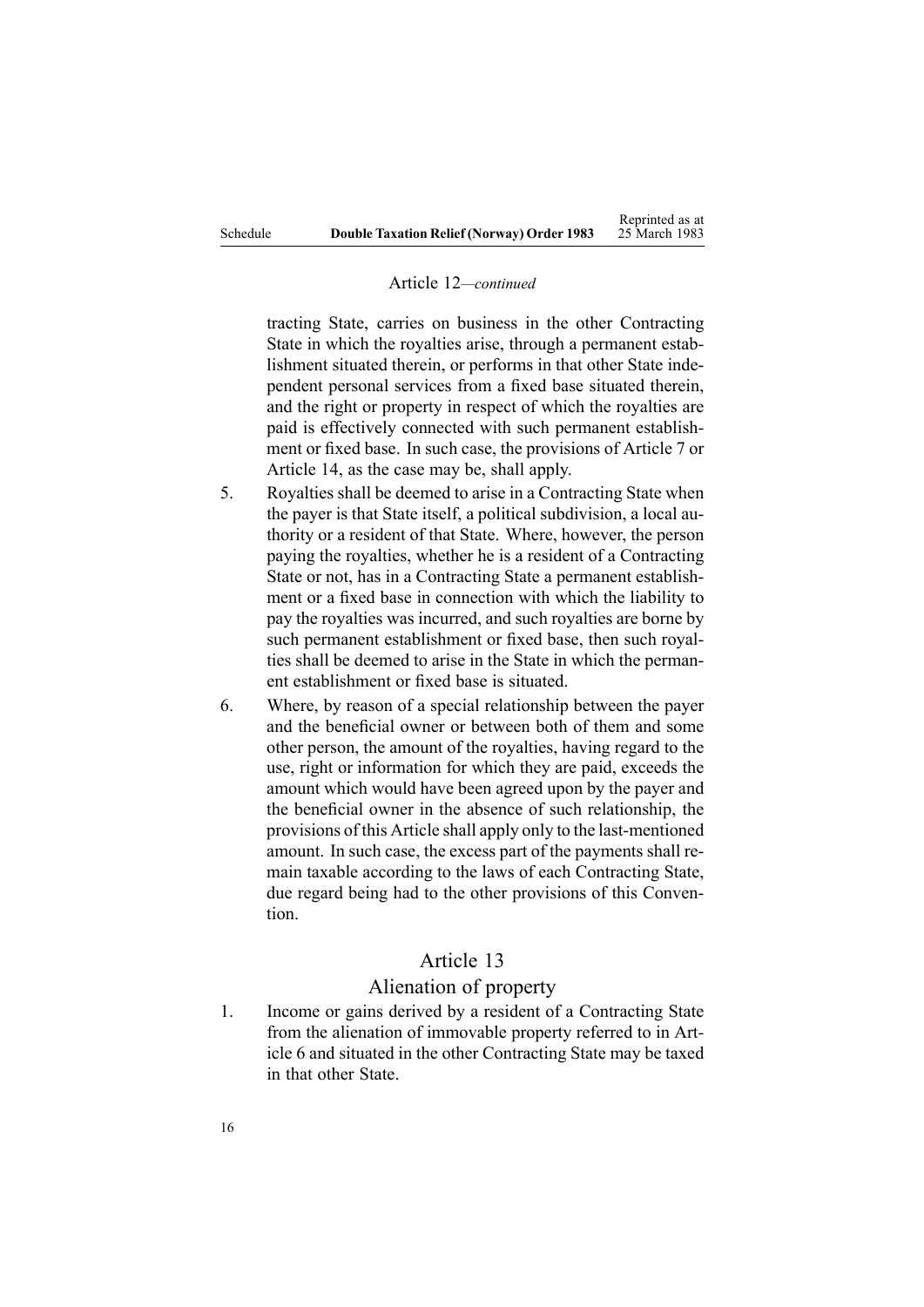#### Article 13*—continued*

- 2. Income or gains from the alienation of movable property forming par<sup>t</sup> of the business property of <sup>a</sup> permanen<sup>t</sup> establishment which an enterprise of a Contracting State has in the other Contracting State or of movable property pertaining to <sup>a</sup> fixed base available to <sup>a</sup> resident of <sup>a</sup> Contracting State in the other Contracting State for the purpose of performing independent personal services, including such income or gains from the alienation of such <sup>a</sup> permanen<sup>t</sup> establishment (alone or with the whole enterprise or of such fixed base, may be taxed in that other State.
- 3. Income or gains of an enterprise of <sup>a</sup> Contracting State from the alienation of ships or aircraft operated in international traffic or movable property pertaining to the operation of such ships or aircraft, shall be taxable only in that State.
- 4. Income or gains from the alienation of any property other than that referred to in paragraphs 1, 2 and 3, shall be taxable only in the Contracting State of which the alienator is <sup>a</sup> resident.
- 5. The provisions of paragraph 4 shall not affect the right of Norway to levy according to its own law <sup>a</sup> tax on capital gains derived from the alienation of <sup>a</sup> substantial par<sup>t</sup> of the shares in <sup>a</sup> company resident of Norway by <sup>a</sup> resident of New Zealand but only if:
	- (a) the recipient of the gain owns within the 12 month period preceding such sale, exchange or other disposition more than 25 percen<sup>t</sup> of the shares in that company; and
	- (b) more than 50 percen<sup>t</sup> of the fair market value of the gross assets of that company used in its trade or business are physically located in Norway on the last day of each of the three taxable years preceding the sale, exchange or other disposition (or, if the company has been in existence for less than 3 years, on the last day of each preceding taxable year of the company).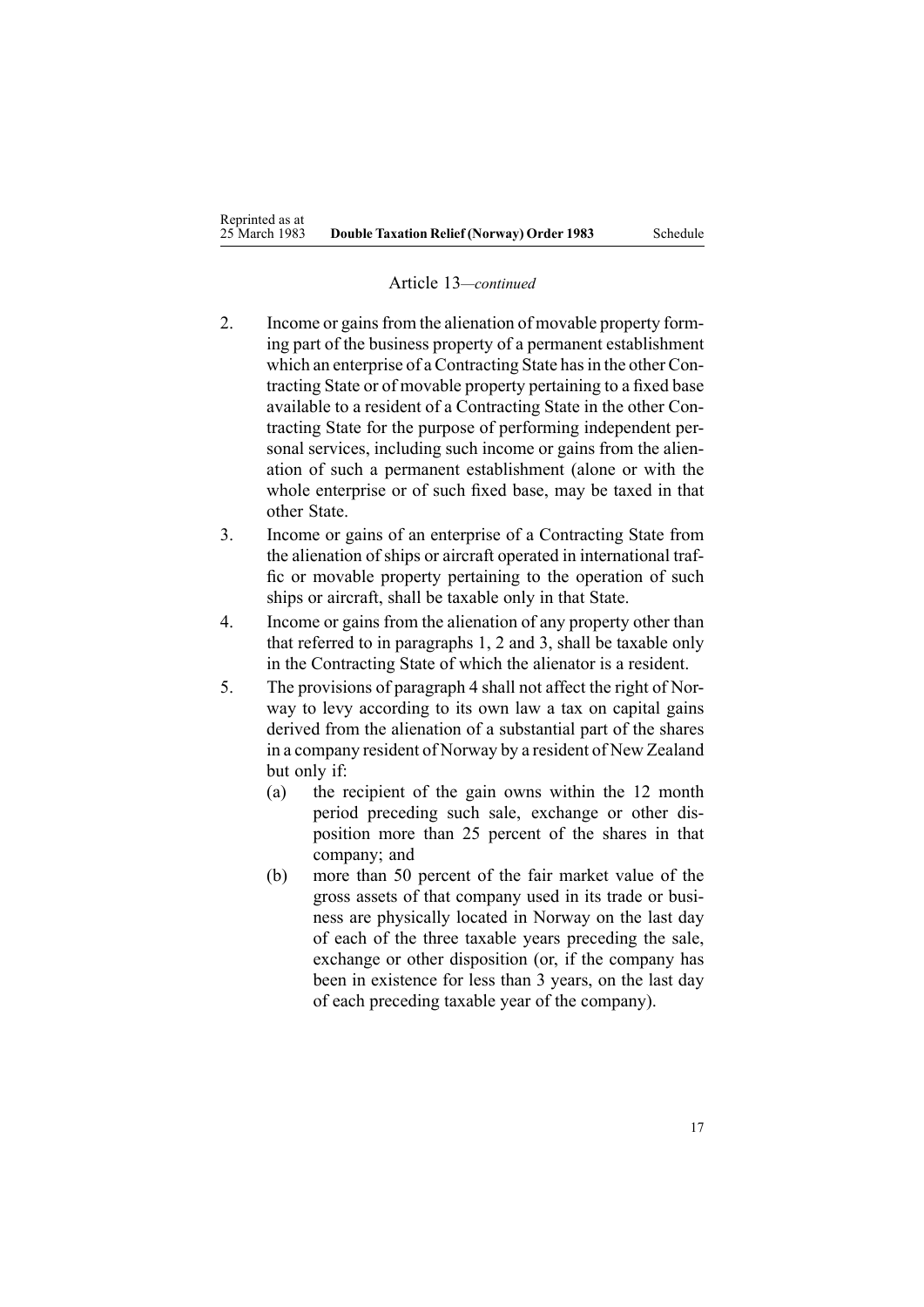### Article 14

#### Independent personal services

- 1. Income derived by <sup>a</sup> resident of <sup>a</sup> Contracting State in respec<sup>t</sup> of professional services or other activities of an independent character, shall be taxable only in that State unless:
	- (a) he has <sup>a</sup> fixed base regularly available to him in the other Contracting State for the purpose of performing his activities. If he has such <sup>a</sup> fixed base, the income may be taxed in the other State, but only so much of it as is attributable to that fixed base, or
	- (b) the recipient of the income is presen<sup>t</sup> in the other State for <sup>a</sup> period or periods in any fiscal year which together with a period or periods in the preceding or succeeding fiscal year exceed in the aggregate 183 days. In such <sup>a</sup> case, the income may be taxed in that other State. However, to the extent the abovementioned remuneration is not taxed in the State where the recipient is <sup>a</sup> resident, the remuneration may be taxed in the other State.
- 2. The term "professional services" includes especially independent scientific, literary, artistic, educational or teaching activities as well as the independent activities of physicians, lawyers, engineers, architects, dentists and accountants.

# Article 15

#### Dependent personal services

- 1. Subject to the provisions of Articles 16, 17, 18, 19 and 20, salaries, wages and other similar remuneration derived by <sup>a</sup> resident of <sup>a</sup> Contracting State in respec<sup>t</sup> of an employment shall be taxable only in that State unless the employment is exercised in the other Contracting State. If the employment is so exercised, such remuneration as is derived therefrom may be taxed in that other State.
- 2. Notwithstanding the provisions of paragraph 1, remuneration derived by <sup>a</sup> resident of <sup>a</sup> Contracting State in respec<sup>t</sup> of an employment exercised in the other Contracting State shall be taxable only in the firstmentioned State if:
	- (a) the recipient is presen<sup>t</sup> in the other State for <sup>a</sup> period or periods in any fiscal year which together with <sup>a</sup> period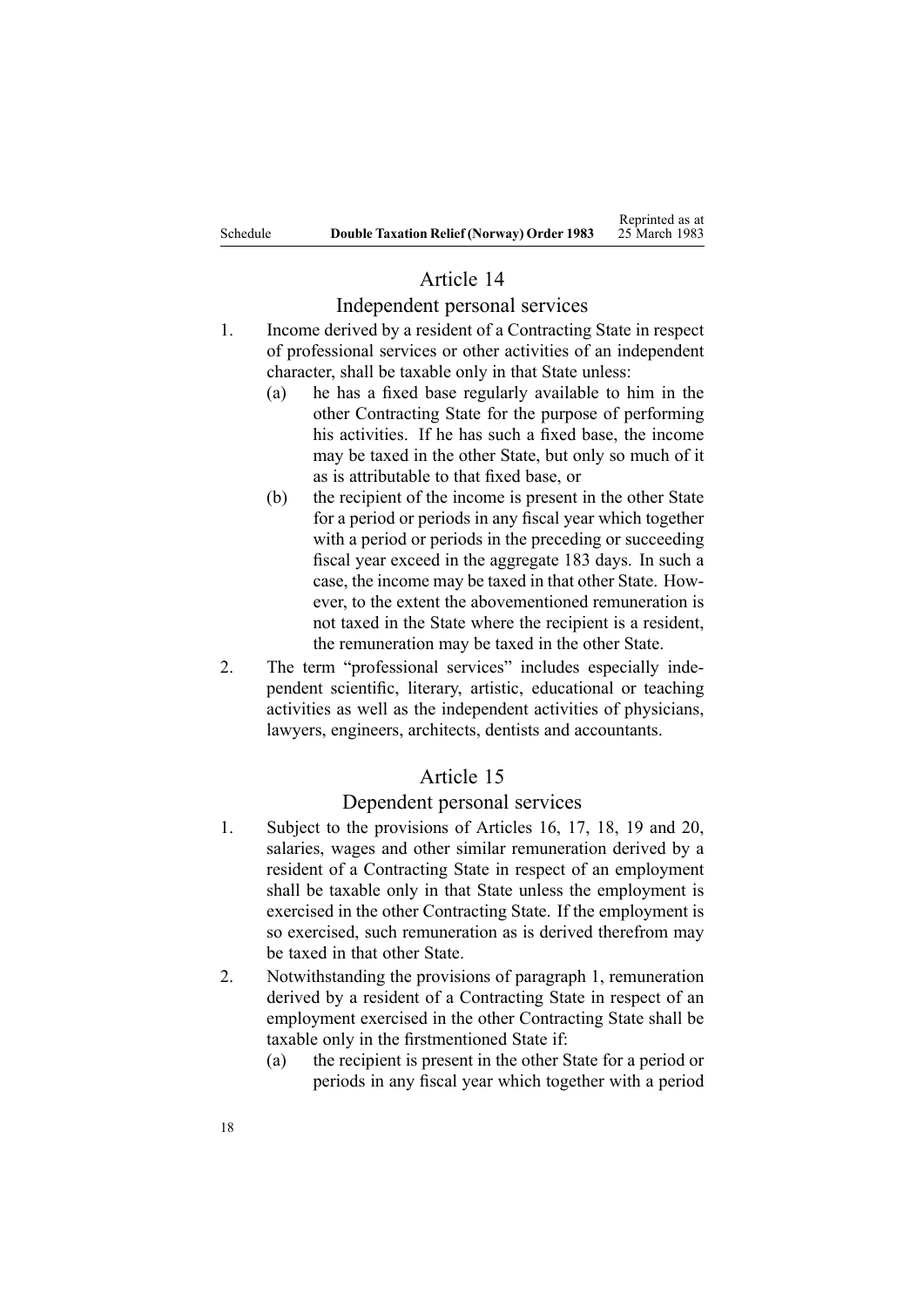#### Article 15*—continued*

or periods in the preceding or succeeding fiscal year do not exceed in the aggregate 183 days; and

- (b) the remuneration is paid by, or on behalf of, an employer, where that employer and the recipient are residents of the same State; and
- (c) the remuneration is not connected with the activities of <sup>a</sup> permanen<sup>t</sup> establishment or <sup>a</sup> fixed base which the employer has in the other State.

However, to the extent the abovementioned remuneration is not taxed in the State where the recipient is <sup>a</sup> resident, the remuneration may be taxed in the other State.

- 3. Notwithstanding the preceding provisions of this Article, remuneration derived in respec<sup>t</sup> of an employment exercised aboard <sup>a</sup> ship or aircraft operated in international traffic by an enterprise of <sup>a</sup> Contracting State may be taxed in that Contracting State.
- 4. Remuneration in respec<sup>t</sup> of an employment exercised aboard an aircraft operated by the air transport consortium Scandinavian Airlines System (SAS), derived by <sup>a</sup> resident of Norway, shall be taxable only in Norway.

### Article 16

### Directors' fees

Directors' fees and other similar payments derived by <sup>a</sup> resident of <sup>a</sup> Contracting State in his capacity as <sup>a</sup> member of the board of directors or of any other similar organ of <sup>a</sup> company which is <sup>a</sup> resident of the other Contracting State may be taxed in that other State.

# Article 17

#### Artistes and athletes

1. Notwithstanding the provisions of Articles 14 and 15, income derived by <sup>a</sup> resident of <sup>a</sup> Contracting State as an entertainer, such as <sup>a</sup> theatre, motion picture, radio or television artiste, or <sup>a</sup> musician, or as an athlete, from his personal activities as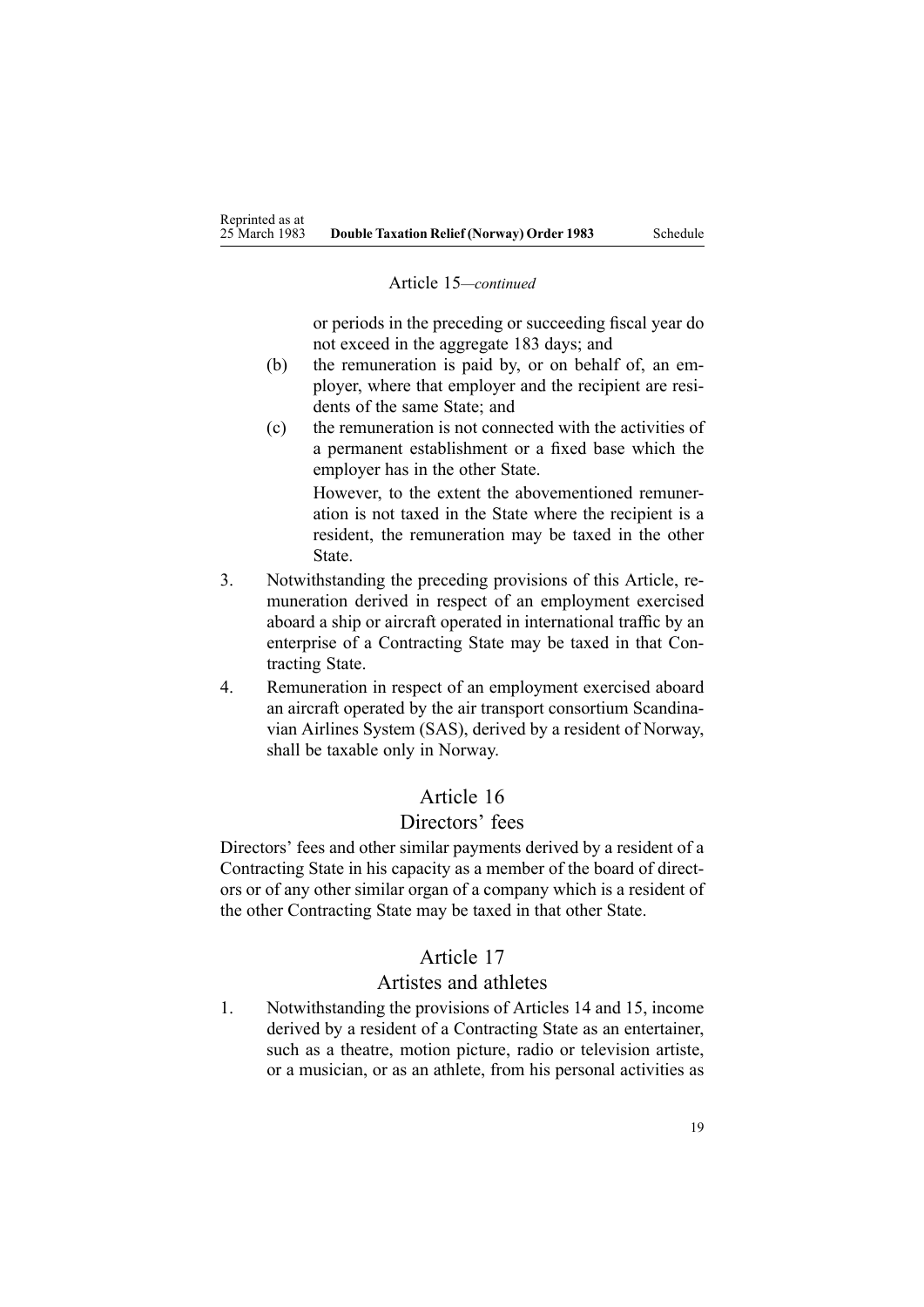#### Article 17*—continued*

such exercised in the other Contracting State, may be taxed in that other State.

- 2. Where income in respec<sup>t</sup> of personal activities exercised by an entertainer or an athlete in his capacity as such accrues not to the entertainer or athlete himself but to another person, that income may, notwithstanding the provisions of Articles 7, 14 and 15, be taxed in the Contracting State in which the activities of the entertainer or athlete are exercised.
- 3. Notwithstanding the provisions of paragraphs 1 and 2, income derived from such activities as defined in paragraph 1 performed within the framework of governmental cultural exchanges between the two Contracting States, shall be taxable only in the State of which the entertainer or athlete is <sup>a</sup> resident.

In this paragraph the term "governmental" includes statutory bodies, political subdivisions, local authorities and municipalities.

### Article 18

# Pensions and annuities

- 1. Pensions (including Government pensions and payments under <sup>a</sup> Social Security system) and annuities paid to <sup>a</sup> resident of one of the Contracting States shall be taxable only in that State.
- 2. The term "annuity" means <sup>a</sup> stated sum payable periodically at stated times during life or during <sup>a</sup> specified or ascertainable period of time under an obligation to make the payments in return for adequate and full consideration in money or money's worth.
- 3. Any alimony or other maintenance paymen<sup>t</sup> arising in one of the Contracting States and paid to <sup>a</sup> resident of the other Contracting State, shall, if it is not an allowable deduction for the payer, be taxable only in the first-mentioned State.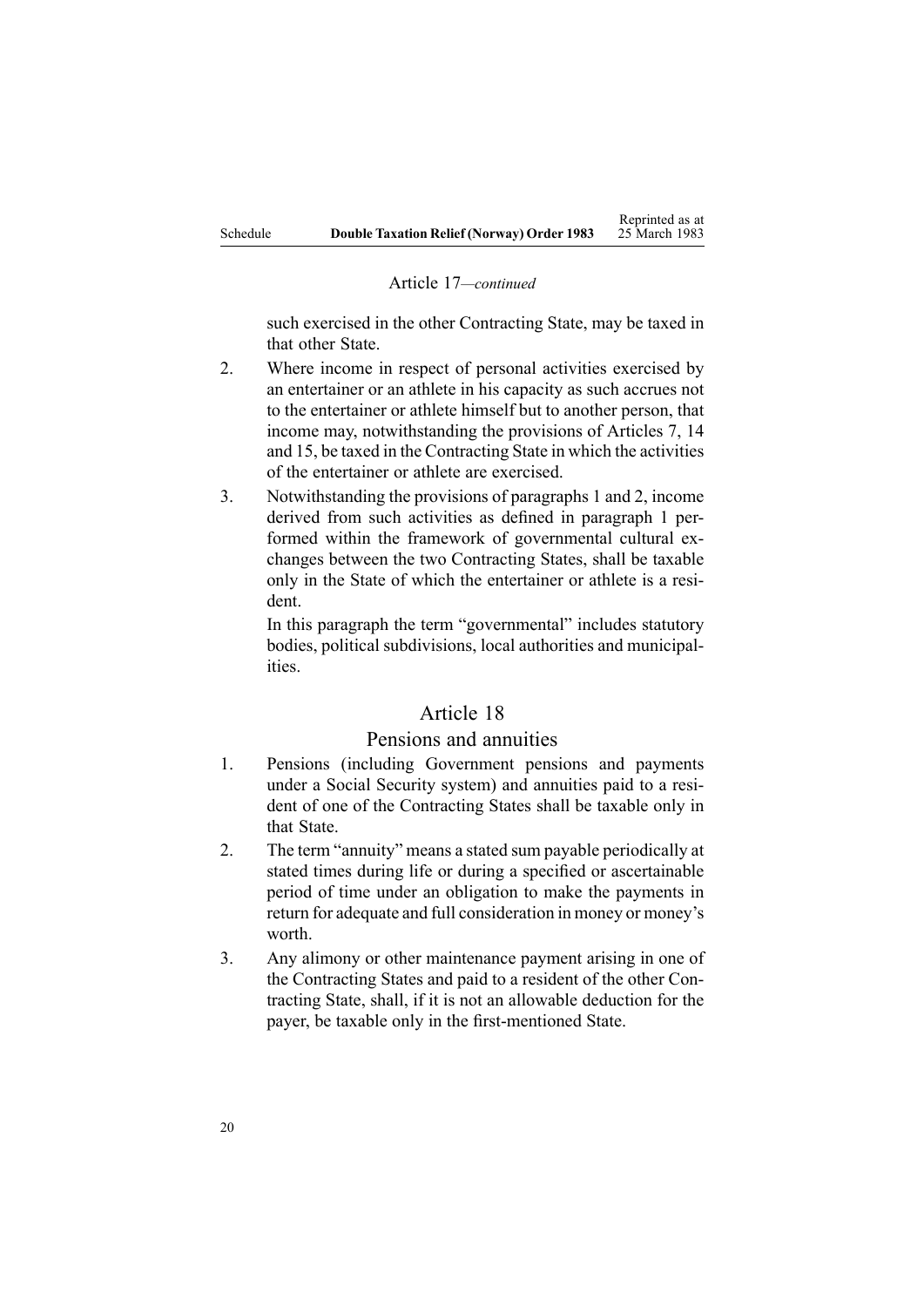### Article 19

### Government service

- 1. (a) Remuneration, other than <sup>a</sup> pension, paid by <sup>a</sup> Contracting State or <sup>a</sup> political subdivision or <sup>a</sup> local authority thereof to an individual in respec<sup>t</sup> of services rendered to that State or subdivision or authority shall be taxable only in that State.
	- (b) However, such remuneration shall be taxable only in the other Contracting State if the services are rendered in that State and the individual is <sup>a</sup> resident of that State who:
		- (i) is <sup>a</sup> national of that State; or
		- (ii) did not become <sup>a</sup> resident of that State solely for the purpose of rendering the services.
- 2. The provisions of Articles 15 and 16 shall apply to remuneration other than pensions in respec<sup>t</sup> of services rendered in connection with <sup>a</sup> business carried on by <sup>a</sup> Contracting State or <sup>a</sup> political subdivision or <sup>a</sup> local authority thereof.

#### Article 20

#### Students

Payments which <sup>a</sup> student or business apprentice who is or was immediately before visiting <sup>a</sup> Contracting State <sup>a</sup> resident of the other Contracting State and who is presen<sup>t</sup> in the first-mentioned State solely for the purpose of his education or training receives for the purpose of his maintenance, education or training shall not be taxed in that State, provided that such payments arise from sources outside that State.

### Article 21

### Other income

1. Items of income of <sup>a</sup> resident of <sup>a</sup> Contracting State not dealt with in the foregoing Articles of this Convention shall be taxable only in that State excep<sup>t</sup> that, if such income is derived from sources within the other Contracting State, it may also be taxed in that other State.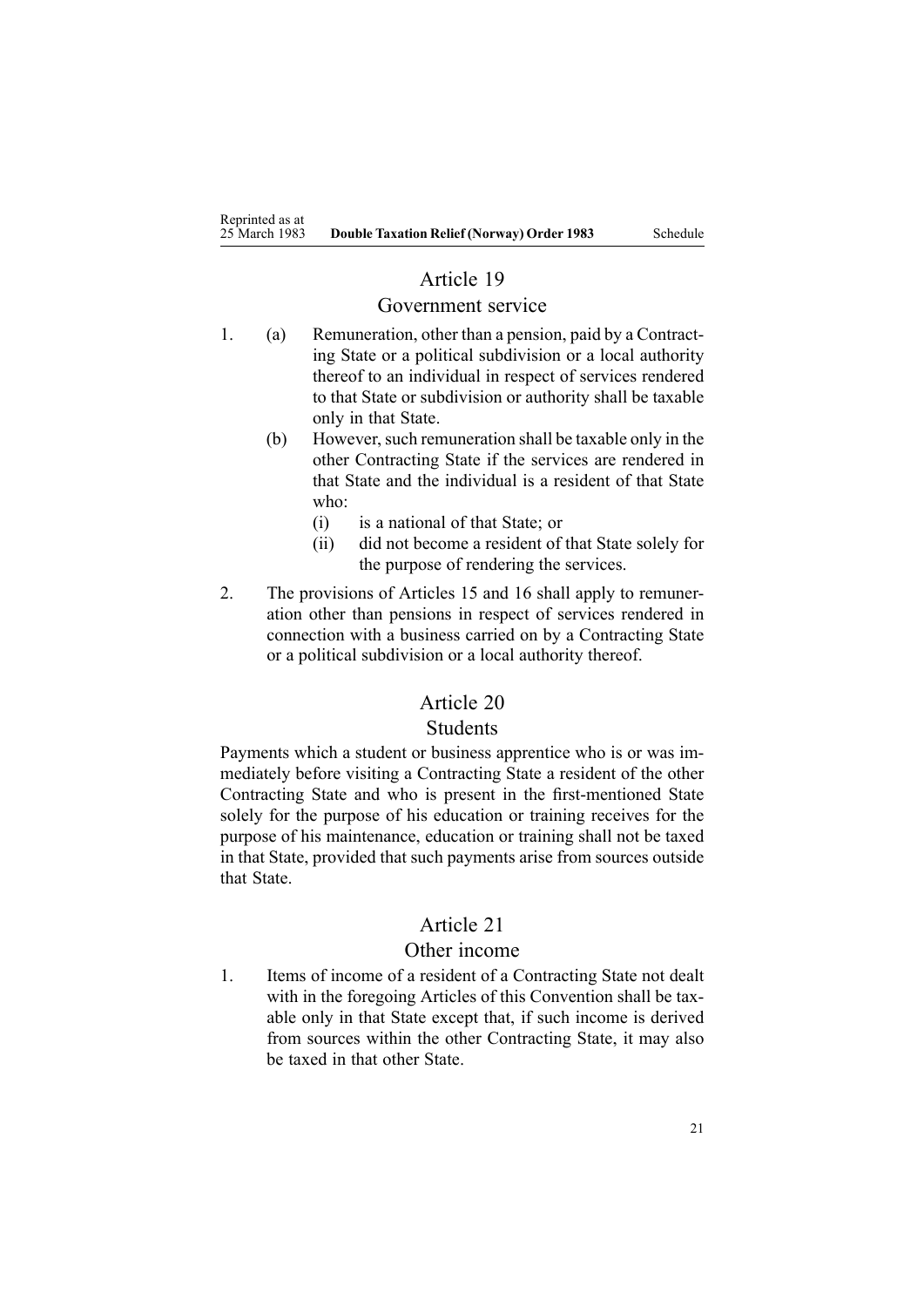#### Article 21*—continued*

2. The provisions of paragraph 1 shall not apply to income, other than income from immovable property as defined in paragraph 2 of Article 6, if the recipient of such income, being <sup>a</sup> resident of <sup>a</sup> Contracting State, carries on business in the other Contracting State through <sup>a</sup> permanen<sup>t</sup> establishment situated therein, or performs in that other State independent personal services from <sup>a</sup> fixed base situated therein, and the right or property in respec<sup>t</sup> of which the income is paid is effectively connected with such permanen<sup>t</sup> establishment or fixed base. In such case the provisions of Article 7 or Article 14, as the case may be, shall apply.

# Article 22

# Offshore activities

Notwithstanding any other provision of this Convention:

- 1. A person who is <sup>a</sup> resident of <sup>a</sup> Contracting State and carries on activities offshore in the other Contracting State in connection with the exploration or exploitation of the sea-bed and subsoil and their natural resources situated in that other Contracting State shall, subject to paragraphs 2 and 3 of this Article, be deemed to be carrying on <sup>a</sup> trade in that other Contracting State through <sup>a</sup> permanen<sup>t</sup> establishment or fixed base situated therein.
- 2. The provisions of paragraph 1 shall not apply where the activities are carried on for <sup>a</sup> period not exceeding 30 days in aggregate in any 12 month period. However, for the purposes of this paragraph:
	- (a) activities carried on by an enterprise associated with another enterprise shall be regarded as carried on by the enterprise with which it is associated if the activities in question are substantially the same as those carried on by the last-mentioned enterprise;
	- (b) two enterprises shall be deemed to be associated if one is controlled directly or indirectly by the other, or both are controlled directly or indirectly by <sup>a</sup> third person or persons.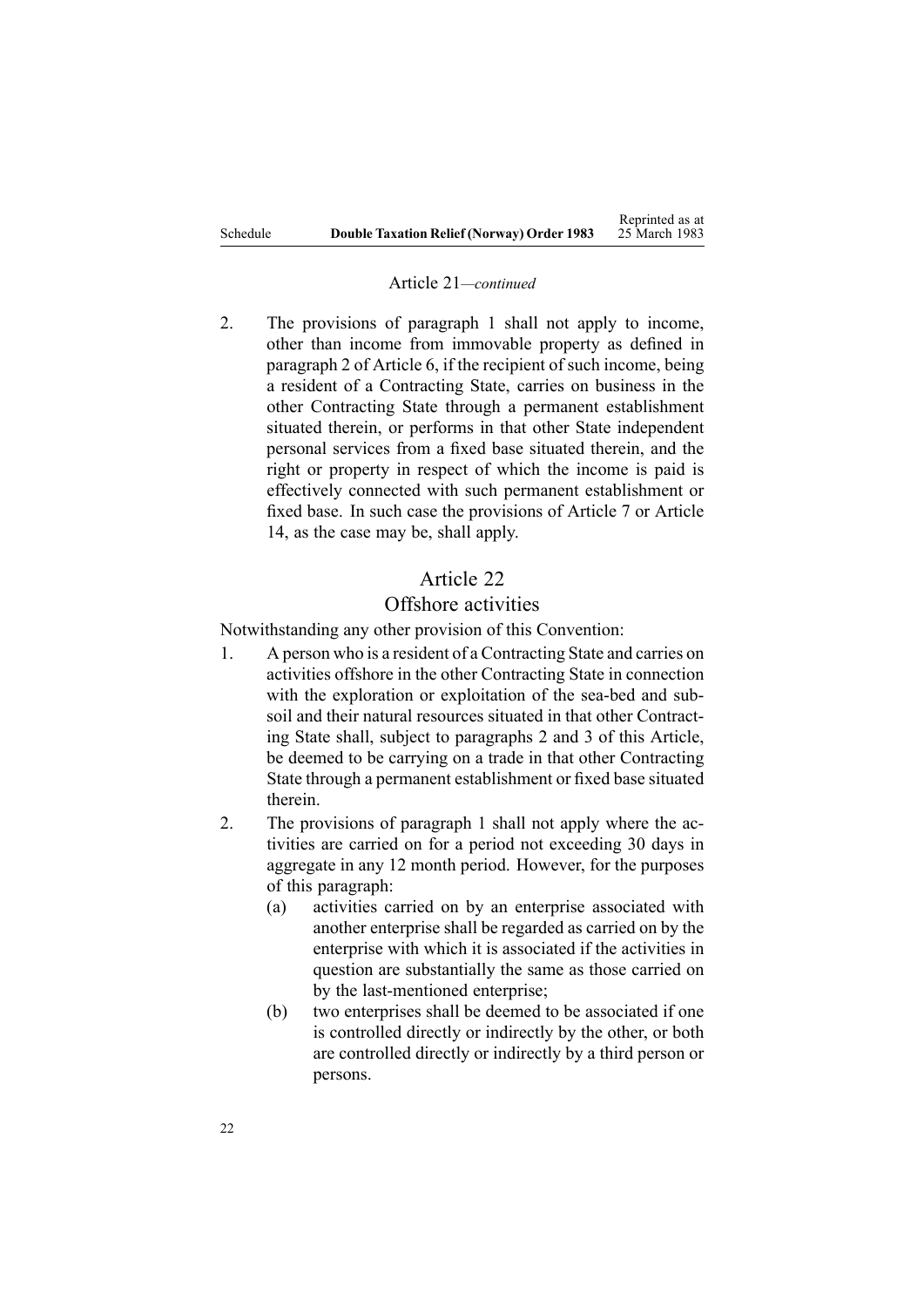#### Article 22*—continued*

- 3. Notwithstanding the provisions of paragraph 1, transportation of supplies or personnel to <sup>a</sup> location where activities in connection with the exploration or exploitation of the sea-bed and subsoil and their natural resources are being carried on in <sup>a</sup> Contracting State, or operation of tugboats and similar vessels in connection with such activities, shall be deemed to be carried on through <sup>a</sup> permanen<sup>t</sup> establishment situated in that State, but only if the activities are continued for more than 90 days in the aggregate in any 12 month period. The provisions of sub-paragraphs (a) and (b) of paragraph 2 of this Article shall apply accordingly.
- 4. (a) Subject to sub-paragraph (b) of this paragraph, salaries, wages and similar remuneration derived by <sup>a</sup> resident of <sup>a</sup> Contracting State in respec<sup>t</sup> of an employment connected with the exploration or exploitation of the seabed and subsoil and their natural resources situated in the other Contracting State shall, to the extent that the duties are performed offshore in that other Contracting State, be taxable only in that other Contracting State provided that the employment offshore is carried on for <sup>a</sup> period exceeding 30 daysin aggregate in any 12 month period.
	- (b) Salaries, wages and similar remuneration derived by <sup>a</sup> resident of <sup>a</sup> Contracting State in respec<sup>t</sup> of an employment exercised aboard <sup>a</sup> ship or aircraft engaged in the transportation of supplies or personnel to <sup>a</sup> location where activities connected with the exploration or exploitation of the sea-bed and subsoil and their natural resources are being carried on in <sup>a</sup> Contracting State, or in respec<sup>t</sup> of an employment exercised aboard <sup>a</sup> tugboat or similar vessel in connection with such activities, shall be taxable in accordance with Article 15.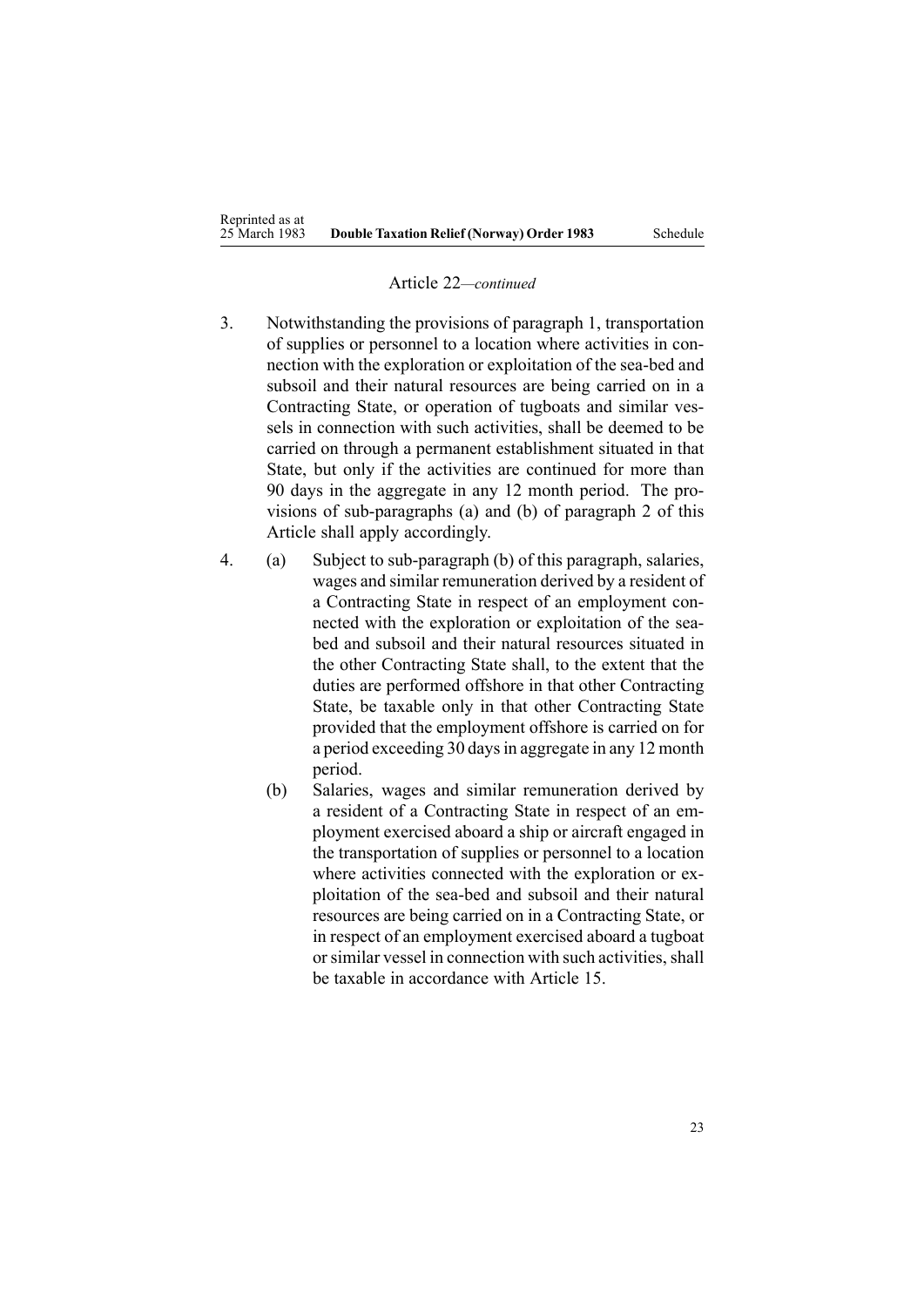# Article 23

#### Capital

- 1. Capital represented by immovable property referred to in Article 6, owned by <sup>a</sup> resident of <sup>a</sup> Contracting State and situated in the other Contracting State, may be taxed in that other State.
- 2. Capital represented by movable property forming par<sup>t</sup> of the business property of <sup>a</sup> permanen<sup>t</sup> establishment which an enterprise of <sup>a</sup> Contracting State has in the other Contracting State, or by movable property pertaining to <sup>a</sup> fixed base available to <sup>a</sup> resident of <sup>a</sup> Contracting State for the purpose of performing independent personal services, may be taxed in that other State.
- 3. Capital represented by ships and aircraft operated in international traffic and by movable property pertaining to the operation of such ships and aircraft, shall be taxable only in the Contracting State in which the profits of the enterprise are taxable according to Article 8 of this Convention.
- 4. All other elements of capital of <sup>a</sup> resident of <sup>a</sup> Contracting State shall be taxable only in that State.

# Article 24

### Methods of elimination of double taxation

- 1. In the case of New Zealand, double taxation shall be avoided as follows:
	- (a) Subject to any provisions of the law of New Zealand which may from time to time be in force and which relate to the allowance of <sup>a</sup> credit against New Zealand tax of tax paid in <sup>a</sup> country outside New Zealand (which shall not affect the general principle hereof), Norwegian tax paid under the law of Norway and consistently with this Convention, whether directly or by deduction, in respec<sup>t</sup> of income derived by <sup>a</sup> New Zealand resident from sources in Norway (excluding, in the case of <sup>a</sup> dividend, tax paid in respec<sup>t</sup> of the profits out of which the dividend is paid) shall be allowed as <sup>a</sup> credit against New Zealand tax payable in respec<sup>t</sup> of that income;
	- (b) For the purposes of this Article, income of <sup>a</sup> resident of New Zealand which in accordance with the provisions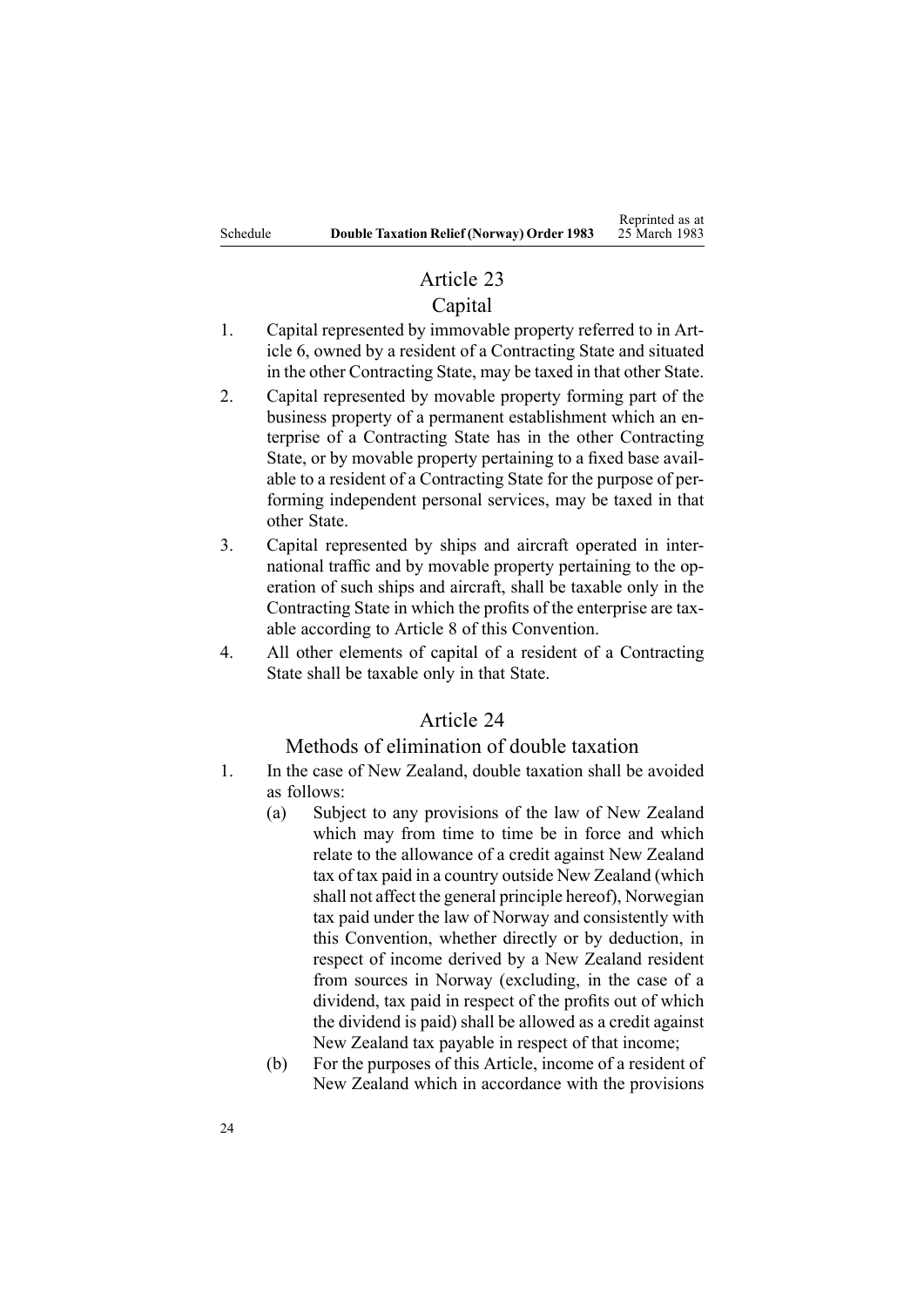#### Article 24*—continued*

of this Convention may be taxed in Norway shall be deemed to arise from sources in Norway.

- 2. In the case of Norway, double taxation shall be avoided as follows:
	- (a) Where <sup>a</sup> resident of Norway derives income or owns capital which, in accordance with the provisions of this Convention, may be taxed in New Zealand, Norway shall, subject to the provisions of sub-paragraphs (b) and (c), exemp<sup>t</sup> such income or capital from tax.
	- (b) Where <sup>a</sup> resident of Norway derives items of income which, in accordance with the provisions of Articles 10, 11, 12, paragraph 1 of Article 21, and Article 22, may be taxed in New Zealand, Norway shall allow as <sup>a</sup> deduction from the tax on the income of that person an amount equal to the tax paid in New Zealand. Such deduction shall not, however, exceed that par<sup>t</sup> of the tax, as computed before the deduction is given, which is attributable to such items of income derived from New Zealand.
	- (c) Where in accordance with any provision of the Convention income derived or capital owned by <sup>a</sup> resident of Norway is exemp<sup>t</sup> from tax in Norway, Norway may nevertheless, in calculating the amount of tax on the remaining income or capital of such resident, take into account the exempted income or capital.

### Article 25

#### Mutual agreemen<sup>t</sup> procedure

1. Where <sup>a</sup> resident of <sup>a</sup> Contracting State considers that the actions of one or both of the Contracting States result or will result for him in taxation not in accordance with the provisions of this Convention, he may, irrespective of the remedies provided by the domestic law of those States, presen<sup>t</sup> his case to the competent authority of the Contracting State of which he is <sup>a</sup> resident. The case must be presented within three years from the first notification of the action giving rise to taxation not in accordance with the provisions of the Convention.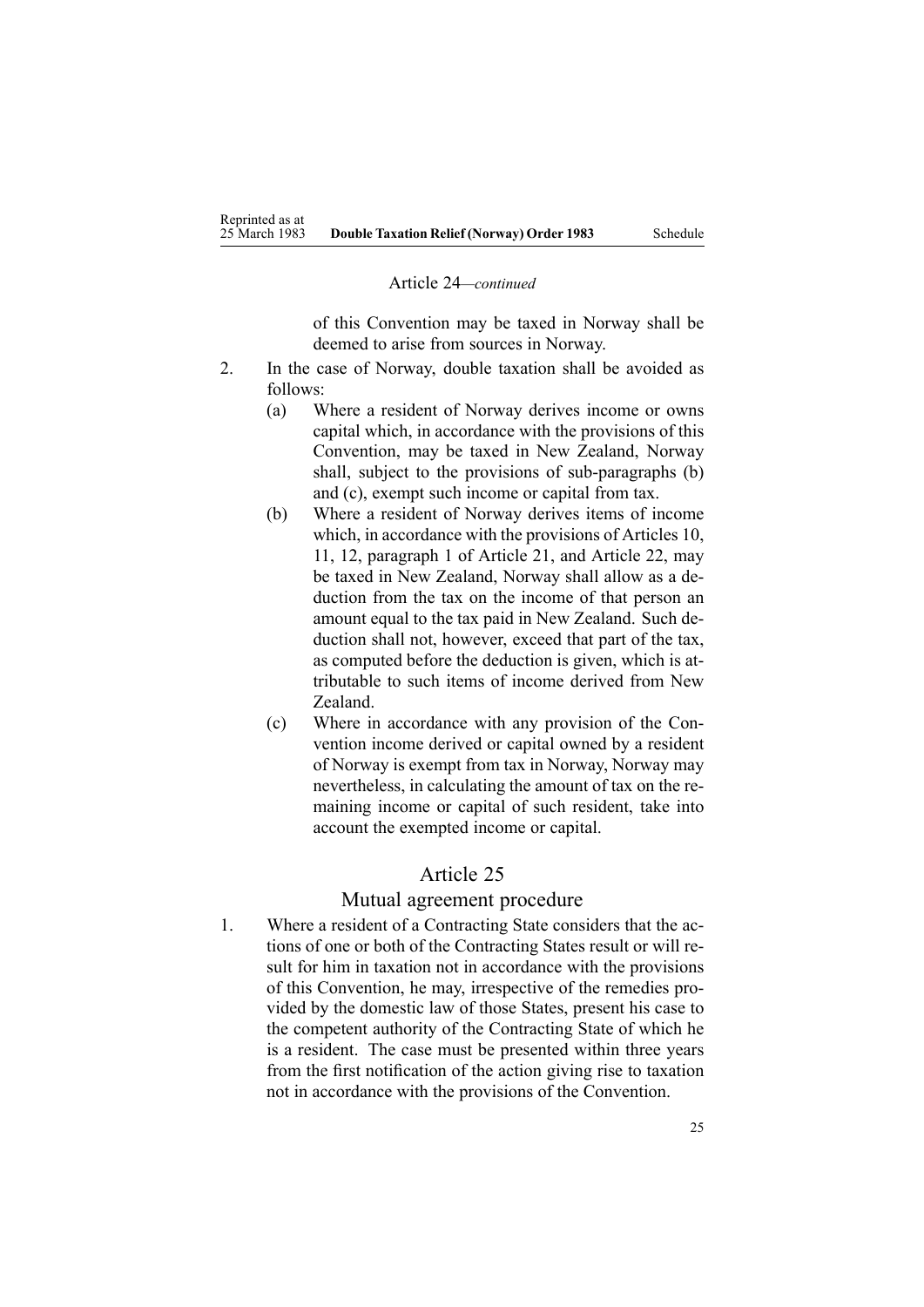#### Article 25*—continued*

- 2. The competent authority shall endeavour, if the objection appears to it to be justified and if it is not itself able to arrive at <sup>a</sup> satisfactory solution, to resolve the case by mutual agreemen<sup>t</sup> with the competent authority of the other Contracting State, with a view to the avoidance of taxation which is not in accordance with the Convention. Any agreemen<sup>t</sup> reached shall be implemented notwithstanding any time limits in the domestic law of the Contracting States.
- 3. The competent authorities of the Contracting States shall endeavour to resolve by mutual agreemen<sup>t</sup> any difficulties or doubts arising as to the interpretation or application of the Convention. They may also consult together for the elimination of double taxation in cases not provided for in the Convention.
- 4. The competent authorities of the Contracting States may communicate with each other directly for the purpose of giving effect to the provisions of the Convention.

### Article 26

### Exchange of information

1. The competent authorities of the Contracting States shall exchange such information as is necessary for carrying out the provisions of this Convention or of the domestic laws of the Contracting States concerning taxes covered by the Convention insofar as the taxation thereunder is not contrary to the Convention. The exchange of information is not restricted by Article 1. Any information received by <sup>a</sup> Contracting State shall be treated as secret in the same manner as information obtained under the domestic laws of that State and shall be disclosed only to persons or authorities (including courts and administrative bodies) involved in the assessment or collection of, the enforcement or prosecution in respec<sup>t</sup> of, or the determination of appeals in relation to, the taxes covered by the Convention. Such persons or authorities shall use the information only for such purposes. They may disclose the information in public court proceedings or in judicial decisions.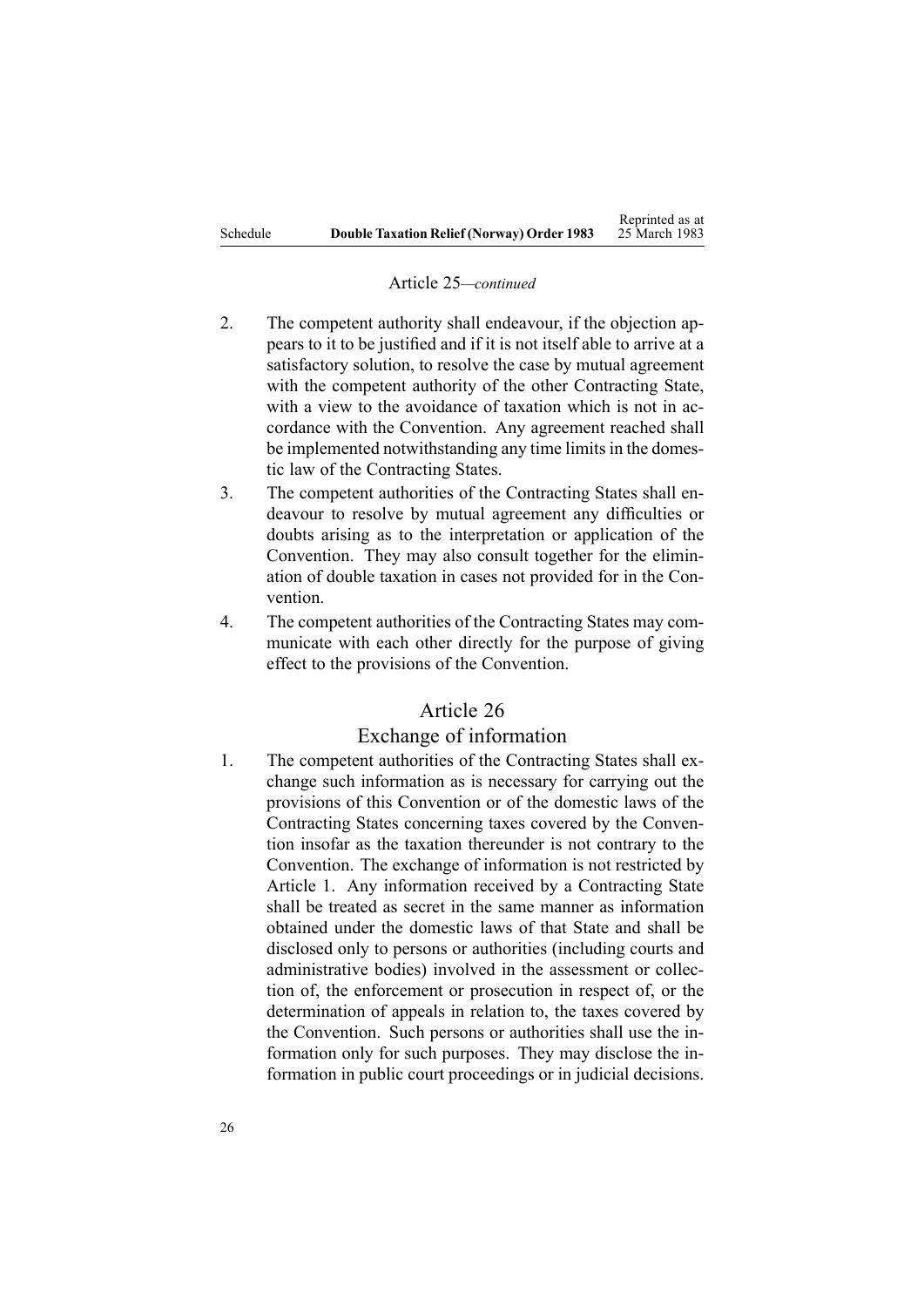#### Article 26*—continued*

- 2. In no case shall the provisions of paragraph 1 be construed so as to impose on <sup>a</sup> Contracting State the obligation:
	- (a) to carry out administrative measures at variance with the laws and administrative practice of that or of the other Contracting State;
	- (b) to supply information which is not obtainable under the laws or in the normal course of the administration of that or of the other Contracting State;
	- (c) to supply information which would disclose any trade, business, industrial, commercial or professional secret or trade process, or information, the disclosure of which would be contrary to public policy (ordre public).

### Article 27

### Diplomatic and consular officers

Nothing in this Convention shall affect the fiscal privileges of diplomatic or consular officers under the general rules of international law or under the provisions of special agreements.

# Article 28

#### Territorial extension

- 1. This Convention may be extended, either in its entirety or with any necessary modifications, to any territory for whose international relations either Contracting State is responsible, which imposes taxes substantially similar in character to those to which the Convention applies. Any such extension shall take effect from such date and subject to such modifications and conditions (including conditions as to termination) as may be specified and agreed between the Contracting States in notes to be exchanged through diplomatic channels or in any manner in accordance with their constitutional procedures.
- 2. Unless otherwise agreed by both Contracting States, the termination of the Convention by one of them under Article 30 shall also terminate, in the manner provided for in that Article, the application of the Convention to any territory to which it has been extended under this Article.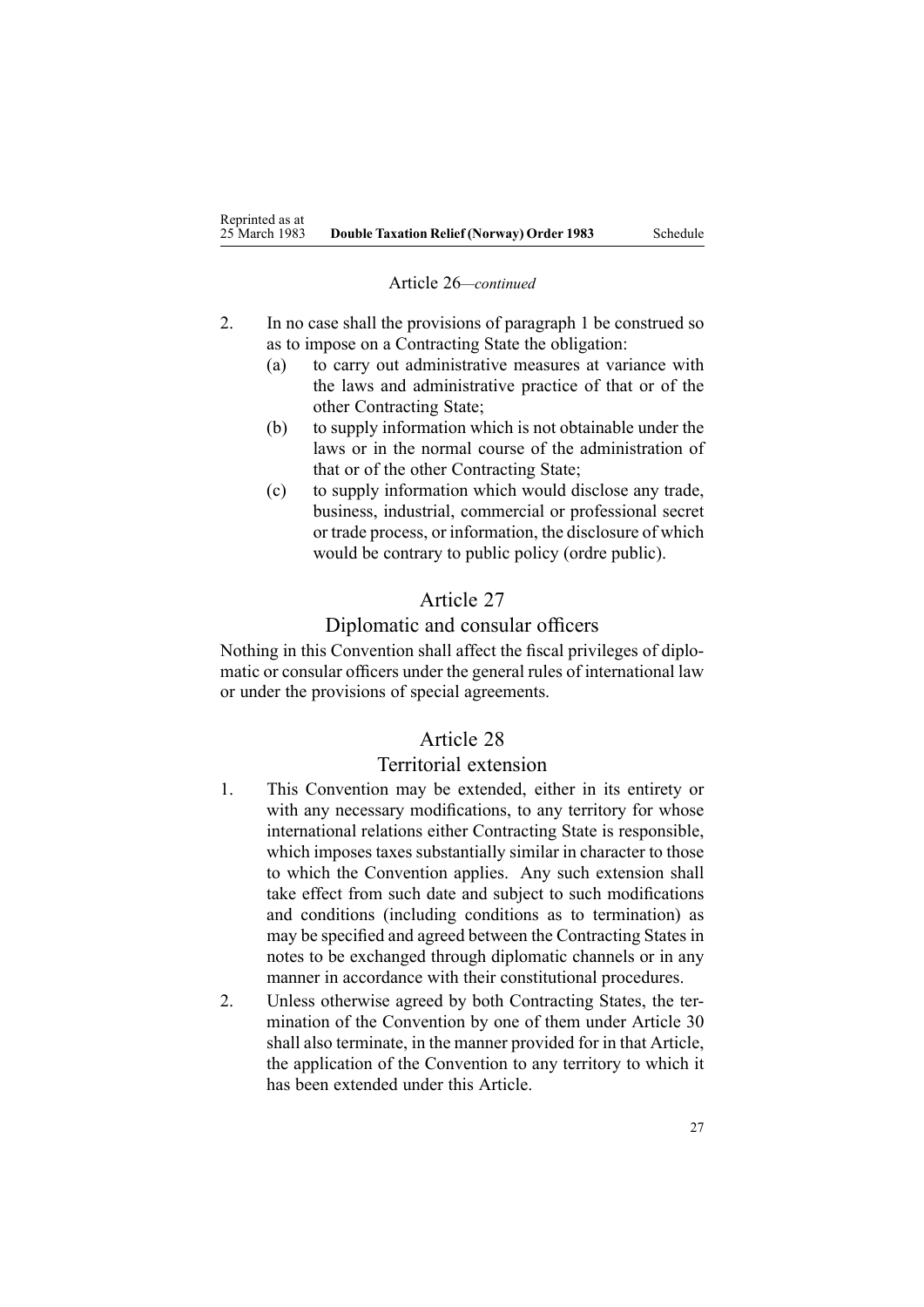# Article 29

# Entry into force

- 1. The Contracting States shall notify each other that the constitutional requirements for the entry into force of this Convention have been complied with.
- 2. This Convention shall enter into force on the date of the latter of the notificationsreferred to in paragraph 1 and its provisions shall have effect:
	- (a) in New Zealand:

in respec<sup>t</sup> of income assessable for the income year beginning on 1 April 1982 and subsequent years;

(b) in Norway:

in respec<sup>t</sup> of taxes on income or on capital relating to the income year (including accounting periods closed in that year) beginning on 1 January 1982 and subsequent years.

### Article 30

# Termination

This Convention shall remain in force until terminated by <sup>a</sup> Contracting State. Either Contracting State may terminate the Convention, through diplomatic channels, by giving notice of termination at least six months before the end of any calendar year beginning after the year 1987. In such event, the Convention shall cease to have effect: (a) in New Zealand:

in respec<sup>t</sup> of income assessable for the income year beginning on 1 April in the calendar year next following that in which the notice is given;

(b) in Norway:

in respec<sup>t</sup> of taxes on income or on capital for the income year beginning on 1 January in the calendar year next following that in which the notice is given.

IN WITNESS WHEREOF, the undersigned, duly authorised thereto, have signed the presen<sup>t</sup> Convention.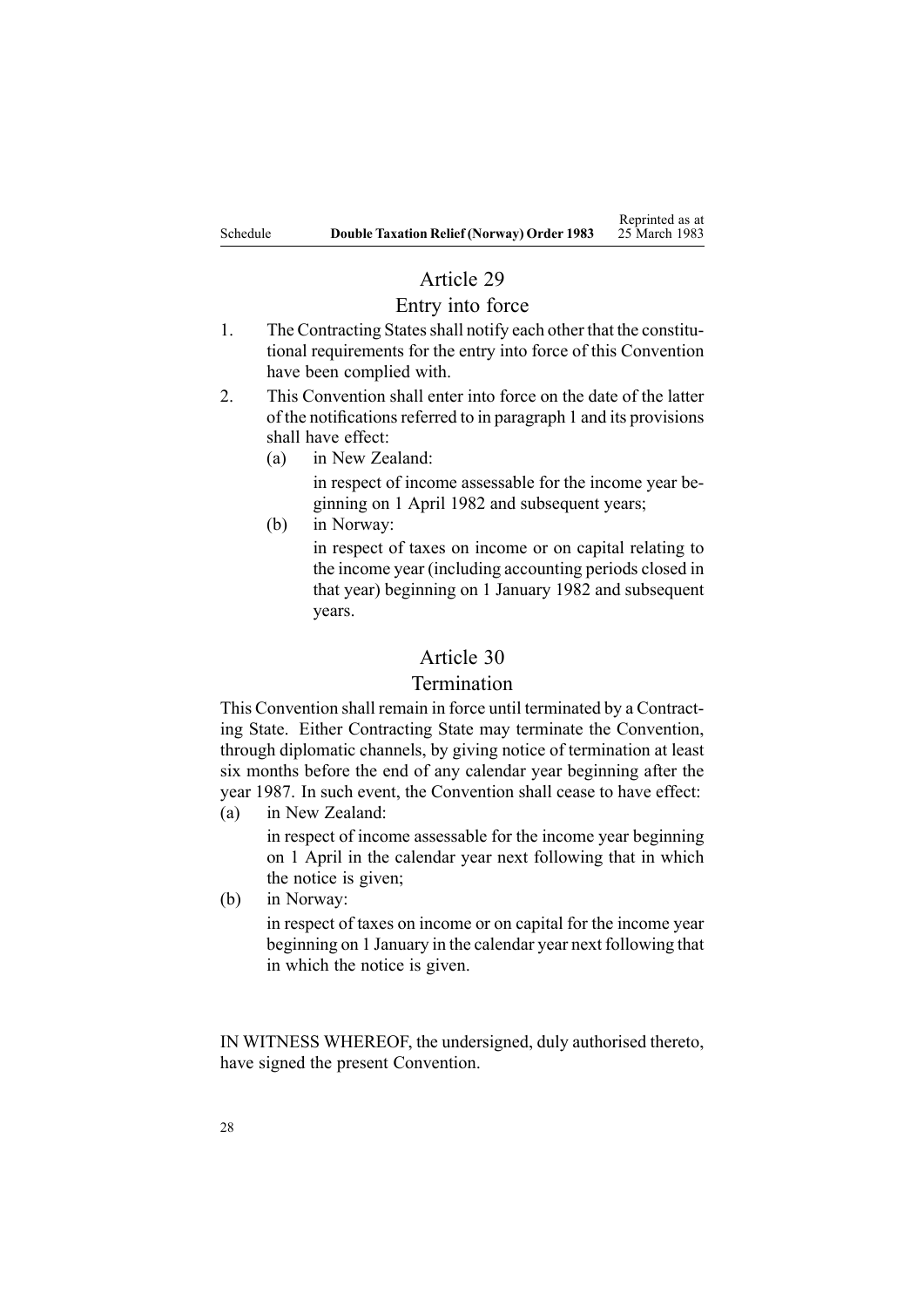DONE in Duplicate at Oslo this 20th day of April 1982 in the English language.

For the Government of New Zealand William Gray Thorp

For the Government of the Kingdom of Norway Sven Stray

### **Protocol**

To the Convention between New Zealand and the Kingdom of Norway for the avoidance of double taxation and the prevention of fiscal evasion with respec<sup>t</sup> to taxes on income and certain other taxes.

At the signing of the Convention concluded today between the Government of New Zealand and the Government of the Kingdom of Norway for the avoidance of double taxation and the prevention of fiscal evasion with respec<sup>t</sup> to taxes on income and certain other taxes, the undersigned have agreed upon the following additional provisions which shall form an integral par<sup>t</sup> of the said Convention.

It is agreed that:

- (a) nothing in Articles 7 and 21 shall apply to either Contracting State to preven<sup>t</sup> the operation in the Contracting State of any provisions of itslaw at any time in force relating to the taxation of any income from the business of any form of insurance. Provided that if the law in force in either Contracting State at the date of signature of this Convention relating to the taxation of that income is varied (otherwise than in minor respects so as not to affect its general character), the Contracting States shall consult each other with <sup>a</sup> view to agreeing to such amendment of this paragraph as may be appropriate;
- (b) if, in <sup>a</sup> Convention for the avoidance of double taxation that is subsequently made between New Zealand and <sup>a</sup> third State being <sup>a</sup> State that at the date of signature of this Protocol is <sup>a</sup>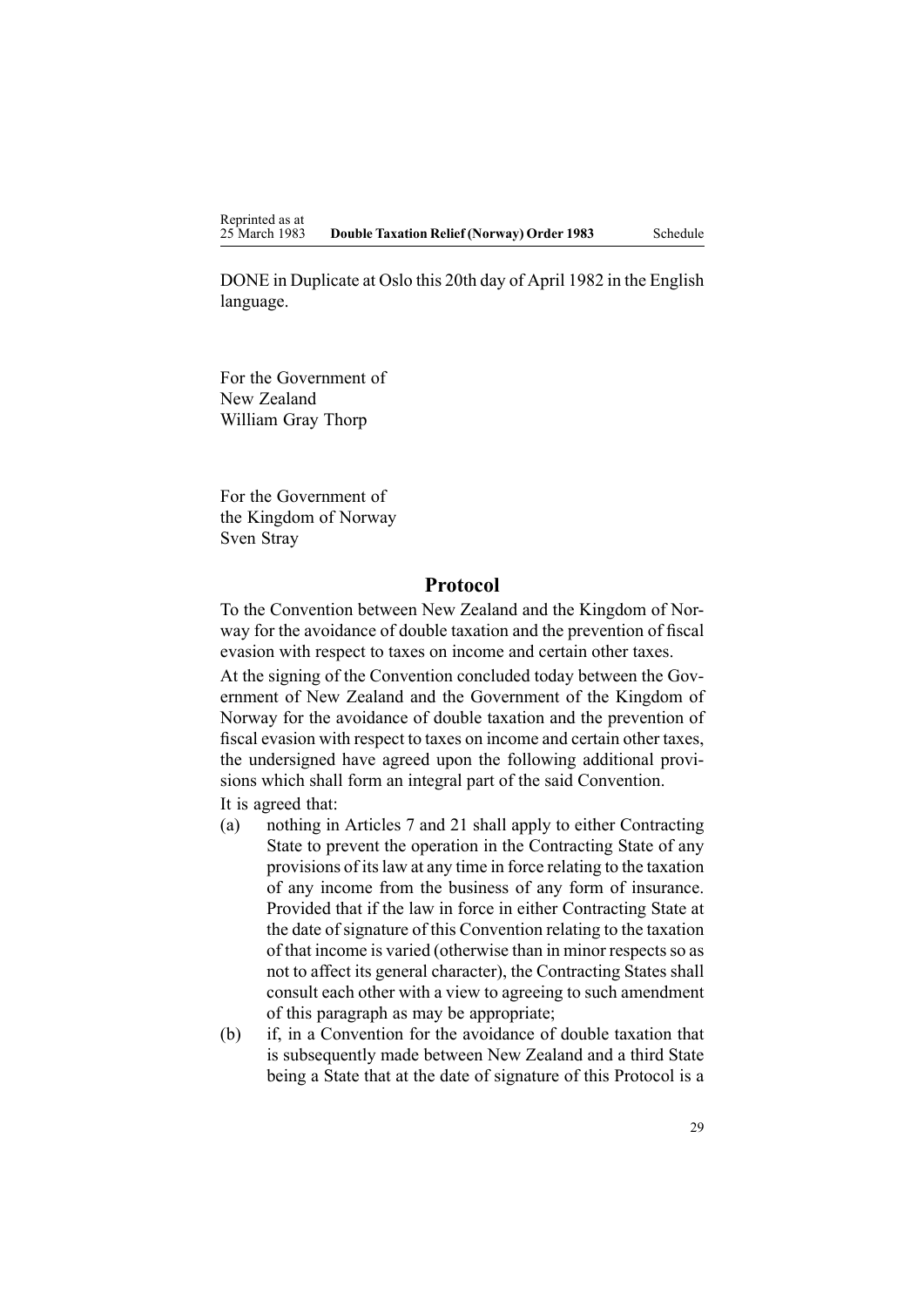#### **Protocol***—continued*

member of the Organisation for Economic Co-operation and Development, New Zealand shall agree to limit the rate of its taxation—

- (i) on dividends paid by <sup>a</sup> company which is resident of New Zealand to which <sup>a</sup> resident of that third State is entitled, to <sup>a</sup> rate less than that provided in paragraph 2 of Article 10; or
- (ii) on interest arising in New Zealand to which <sup>a</sup> resident of that third State is entitled, to <sup>a</sup> rate less than that provided in paragraph 2 of Article 11; or
- (iii) on royalties arising in New Zealand to which <sup>a</sup> resident of that third State is entitled, to <sup>a</sup> rate less than that provided in paragraph 2 of Article 12, the Government of New Zealand shall without undue delay inform the Government of the Kingdom of Norway in writing through diplomatic channels and shall enter into negotiations with the Government of Norway to review the provisions specified in sub-paragraphs (i), (ii), and (iii) above with <sup>a</sup> view to providing the same treatment for Norway as that provided for that third State;
- (c) the Contracting States agree that paragraph 2 of Article 24 shall, at the reques<sup>t</sup> of Norway, which shall be forwarded by note through diplomatic channels, be replaced by the following text, which shall enter into force on the 30th day upon the confirmation through diplomatic channels of the receipt of that note, and shall apply for the first time in respec<sup>t</sup> of taxes on income or capital relating to the income year (including accounting periods closed in such year) next following that in which the exchange of notes is made:
	- "2. In the case of Norway double taxation shall be avoided as follows:

Where <sup>a</sup> resident of Norway derives income or owns capital which in accordance with the provisions of this Convention may be taxed in New Zealand, Norway shall allow as <sup>a</sup> deduction from the income tax or capital tax of that person an amount equal to the tax paid in New Zealand. Such deduction shall not, however, ex-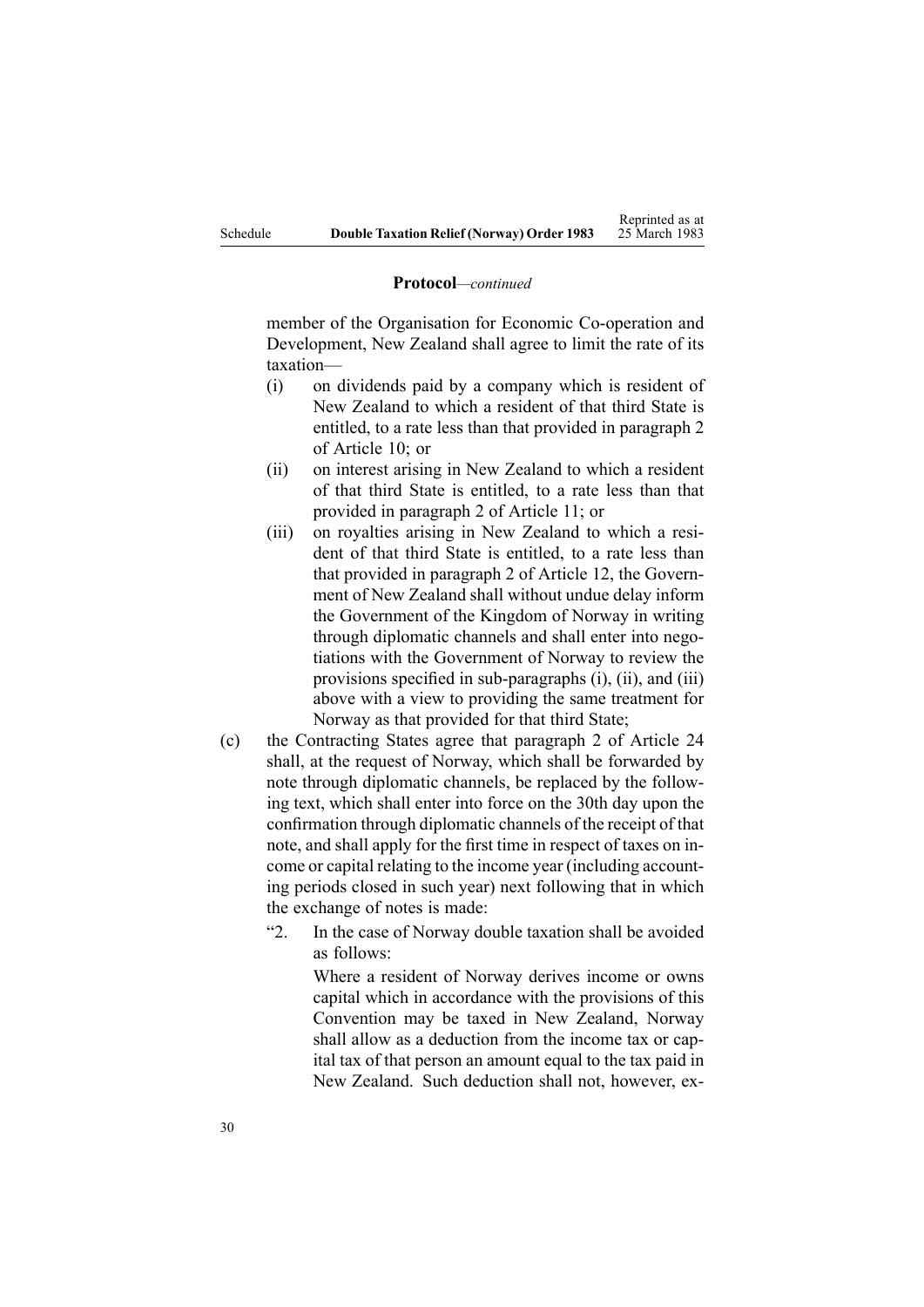#### **Protocol***—continued*

ceed that par<sup>t</sup> of the Norwegian tax, as computed before the deduction is given, which is appropriate to the income derived from or capital owned in New Zealand.";

(d) if, at any time after the date of signature of this Protocol, New Zealand shall include <sup>a</sup> non-discrimination Article in any of its double tax conventions, the Government of New Zealand shall without undue delay inform the Government of the Kingdom of Norway in writing through diplomatic channels and shall enter into negotiations with the Government of the Kingdom of Norway with <sup>a</sup> view to including <sup>a</sup> non-discrimination Article in the presen<sup>t</sup> Convention.

DONE in Duplicate at Oslo this 20th day of April 1982 in the English language.

For the Government of New Zealand William Gray Thorp

For the Government of the Kingdom of Norway Sven Stray

> P G Millen, Clerk of the Executive Council.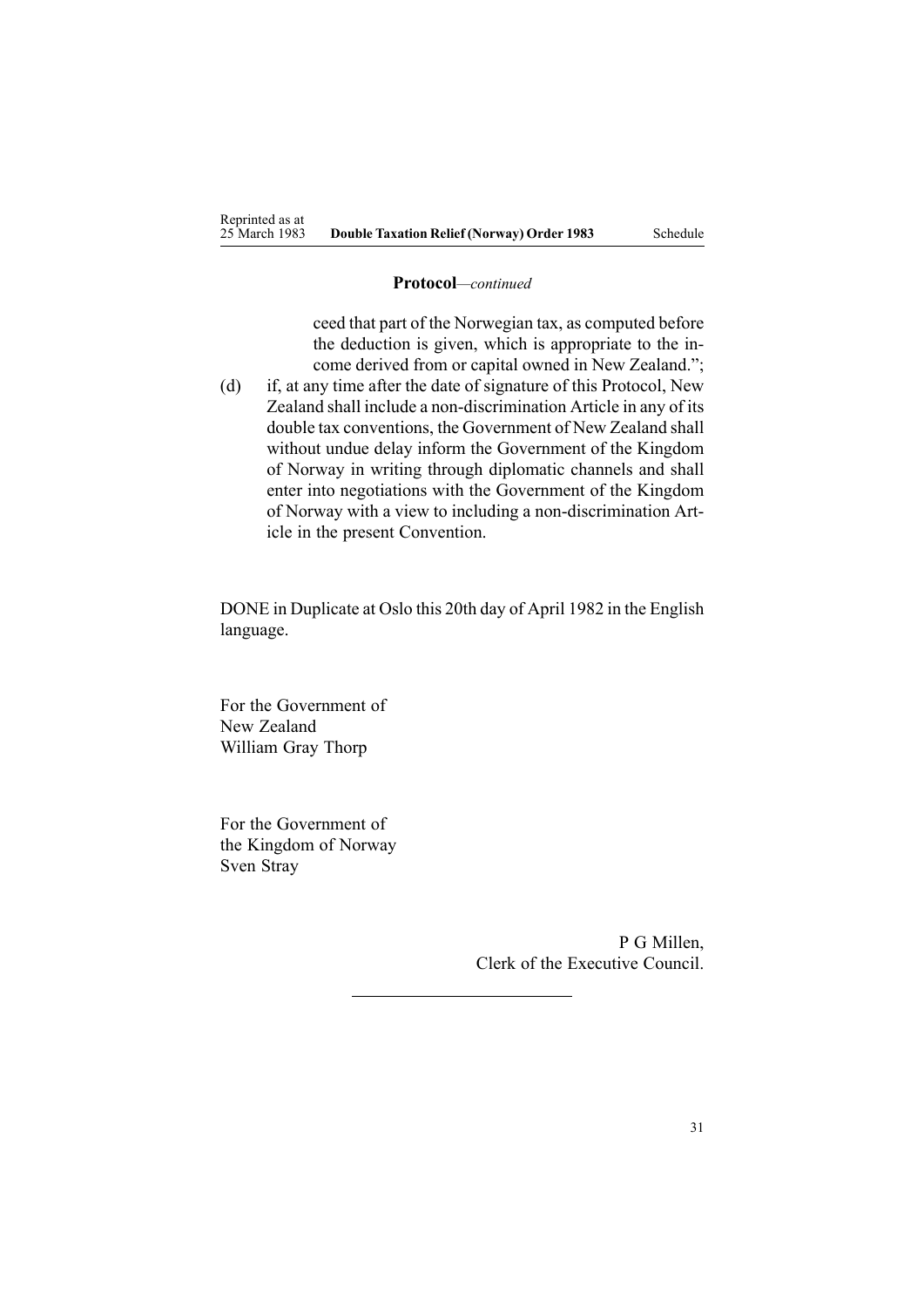|                                                                    | Reprinted as at |
|--------------------------------------------------------------------|-----------------|
| <b>Explanatory Note</b> Double Taxation Relief (Norway) Order 1983 | 25 March 1983   |

### **Explanatory Note**

*This note is not par<sup>t</sup> of the order, but isintended to indicate its general effect.*

This order gives effect to <sup>a</sup> Convention to avoid double taxation and fiscal evasion entered into between New Zealand and Norway on 20 March 1982 and <sup>a</sup> Protocol to the Convention entered into on 29 March 1982.

The Convention applies in New Zealand in respec<sup>t</sup> of the income year commencing with 1 April 1982 and in Norway in respec<sup>t</sup> of the income year commencing on 1 January 1982. It continues in force until at least 1987, and after that may be terminated by either country. Norway has notified New Zealand in accordance with Article 29(1) of the Convention that its constitutional requirements for the entry into force of the Convention have been complied with.

Paragraph (c) of the Protocol refers to the substitution of <sup>a</sup> new paragraph 2 to Article 24 of the Convention at the reques<sup>t</sup> of Norway. At the time of the making of this order no such reques<sup>t</sup> had been received.

Issued under the authority of the Acts and [Regulations](http://www.legislation.govt.nz/pdflink.aspx?id=DLM195401) Publication Act 1989. Date of notification in *Gazette*: 24 March 1983.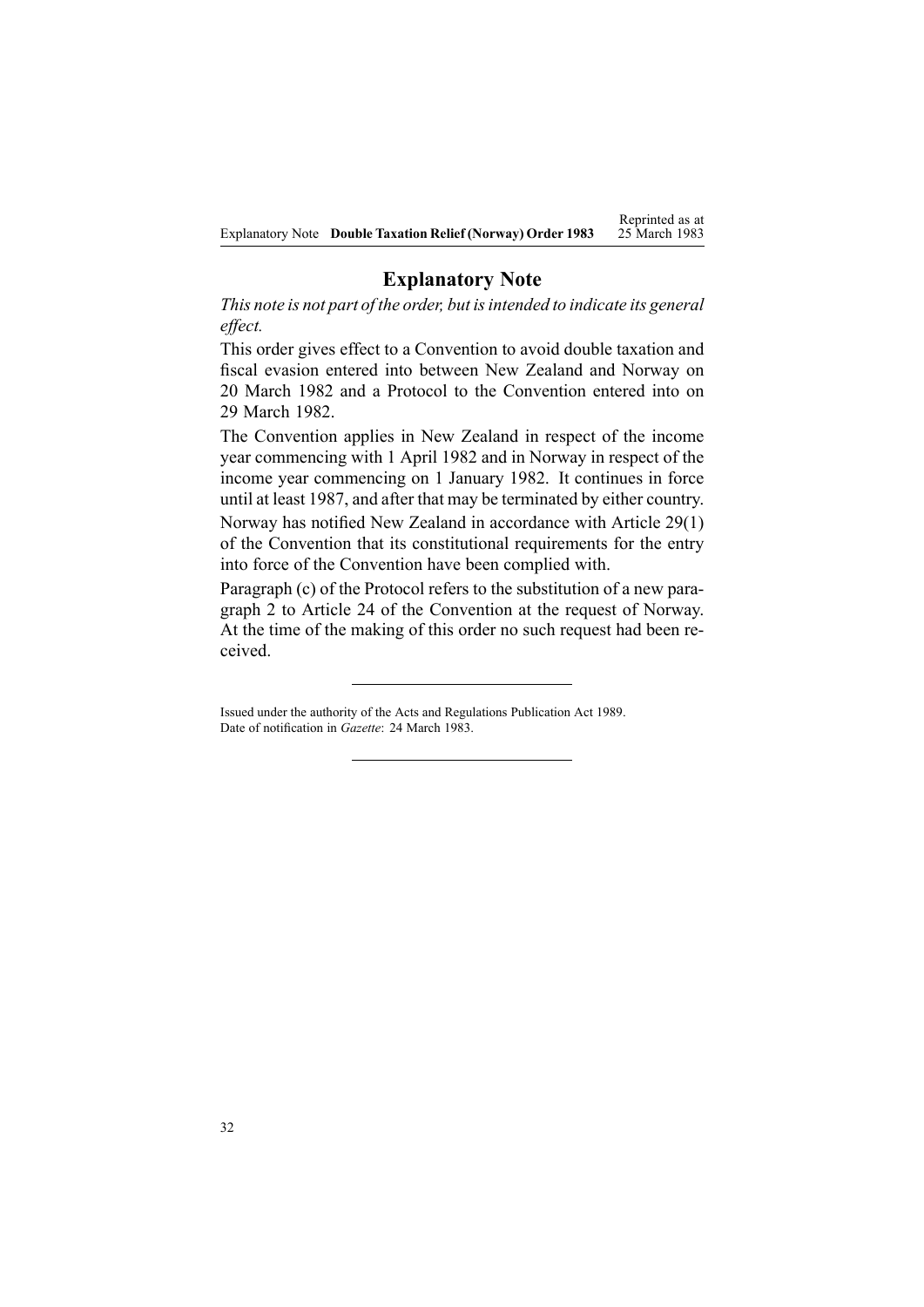# **Contents**

- 1 General
- 2 Status of reprints
- 3 How reprints are prepared
- 4 Changes made under section 17C of the Acts and Regulations Publication Act 1989
- 5 List of amendments incorporated in this reprint (most recent first)

#### **Notes**

#### *1 General*

This is a reprint of the Double Taxation Relief (Norway) Order 1983. The reprint incorporates all the amendments to the order as at 25 March 1983, as specified in the list of amendments at the end of these notes.

Relevant provisions of any amending enactments that contain transitional, savings, or application provisions that cannot be compiled in the reprint are also included, after the principal enactment, in chronological order. For more information, *see* <http://www.pco.parliament.govt.nz/reprints/>.

### *2 Status of reprints*

Under [section](http://www.legislation.govt.nz/pdflink.aspx?id=DLM195439) 16D of the Acts and Regulations Publication Act 1989, reprints are presumed to correctly state, as at the date of the reprint, the law enacted by the principal enactment and by the amendments to that enactment. This presumption applies even though editorial changes authorised by [section](http://www.legislation.govt.nz/pdflink.aspx?id=DLM195466) [17C](http://www.legislation.govt.nz/pdflink.aspx?id=DLM195466) of the Acts and Regulations Publication Act 1989 have been made in the reprint.

This presumption may be rebutted by producing the official volumes of statutes or statutory regulations in which the principal enactment and its amendments are contained.

#### *3 How reprints are prepared*

A number of editorial conventions are followed in the preparation of reprints. For example, the enacting words are not included in Acts, and provisions that are repealed or revoked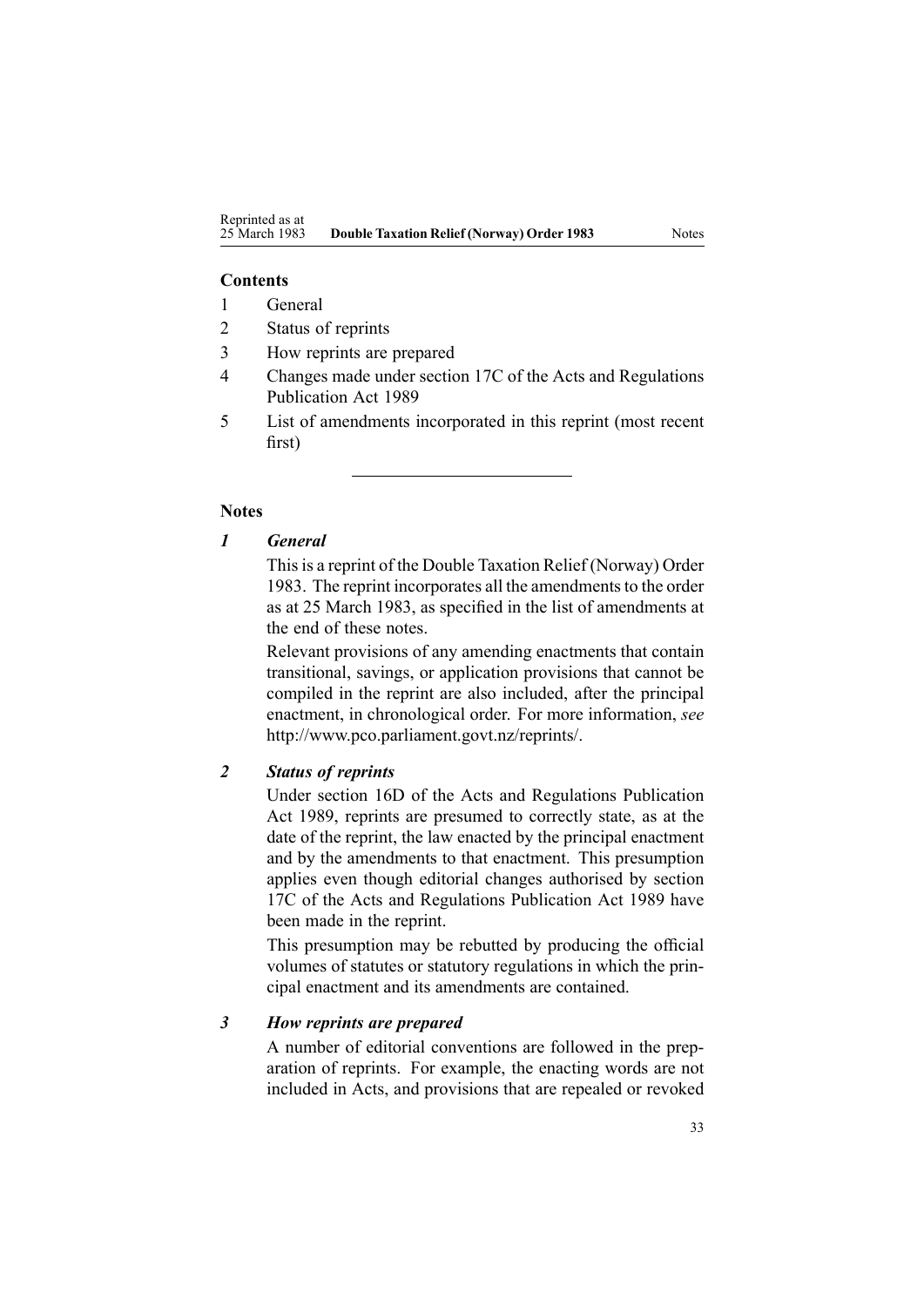are omitted. For <sup>a</sup> detailed list of the editorial conventions, *see* [http://www.pco.parliament.govt.nz/editorial-conventions/](http://www.pco.parliament.govt.nz/editorial-conventions/ ) or Part 8 of the *Tables of New Zealand Acts and Ordinances and Statutory Regulations and Deemed Regulations in Force*.

### *4 Changes made under section 17C of the Acts and Regulations Publication Act 1989*

[Section](http://www.legislation.govt.nz/pdflink.aspx?id=DLM195466) 17C of the Acts and Regulations Publication Act 1989 authorises the making of editorial changes in <sup>a</sup> reprint as set out in [sections](http://www.legislation.govt.nz/pdflink.aspx?id=DLM195468) 17D and [17E](http://www.legislation.govt.nz/pdflink.aspx?id=DLM195470) of that Act so that, to the extent permitted, the format and style of the reprinted enactment is consistent with current legislative drafting practice. Changes that would alter the effect of the legislation are not permitted.

A new format of legislation wasintroduced on 1 January 2000. Changesto legislative drafting style have also been made since 1997, and are ongoing. To the extent permitted by [section](http://www.legislation.govt.nz/pdflink.aspx?id=DLM195466) 17C of the Acts and Regulations Publication Act 1989, all legislation reprinted after 1 January 2000 is in the new format for legislation and reflects current drafting practice at the time of the reprint.

In outline, the editorial changes made in reprints under the authority of [section](http://www.legislation.govt.nz/pdflink.aspx?id=DLM195466) 17C of the Acts and Regulations Publication Act 1989 are set out below, and they have been applied, where relevant, in the preparation of this reprint:

- • omission of unnecessary referential words (such as "of this section" and "of this Act")
- • typeface and type size (Times Roman, generally in 11.5 point)
- • layout of provisions, including:
	- •indentation
	- • position of section headings (eg, the number and heading now appear above the section)
- • format of definitions (eg, the defined term now appears in bold type, without quotation marks)
- • format of dates (eg, <sup>a</sup> date formerly expressed as "the 1st day ofJanuary 1999" is now expressed as "1 January 1999")